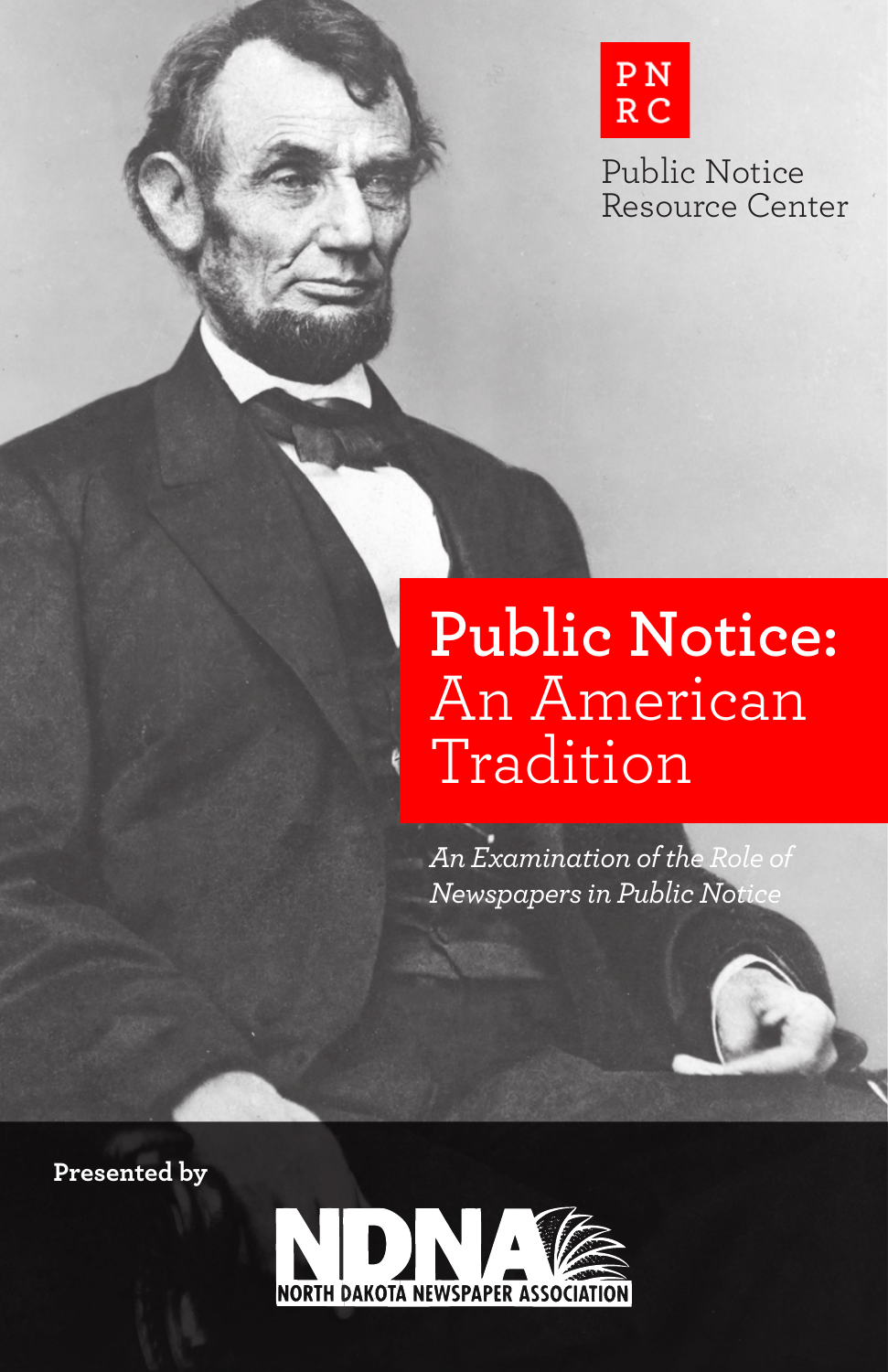# **Why Public Notice Should Remain in Newspapers**

Along with open meeting and freedom of information laws, public notice is an essential element of the

**three-legged stool** 

**of government transparency**





**Newspapers** remain the primary vehicle for public notice in **all 50 states**

**vs**







**This is not about "newspapers vs the internet".**

## **It's newspapers** *and* **newspaper websites vs government websites**

and newspaper websites have a much larger audience. Moving notice from newspapers to government websites would **reduce the presence of public notices on the internet**

Since the first U.S. Congress, public officials have understood that newspapers are the best medium to notify the public about official matters because they contain the **essential elements of public notice:** <ග **Accessibility Independence Verifiability Archivability Publishing notices on the internet is neither cheap nor free**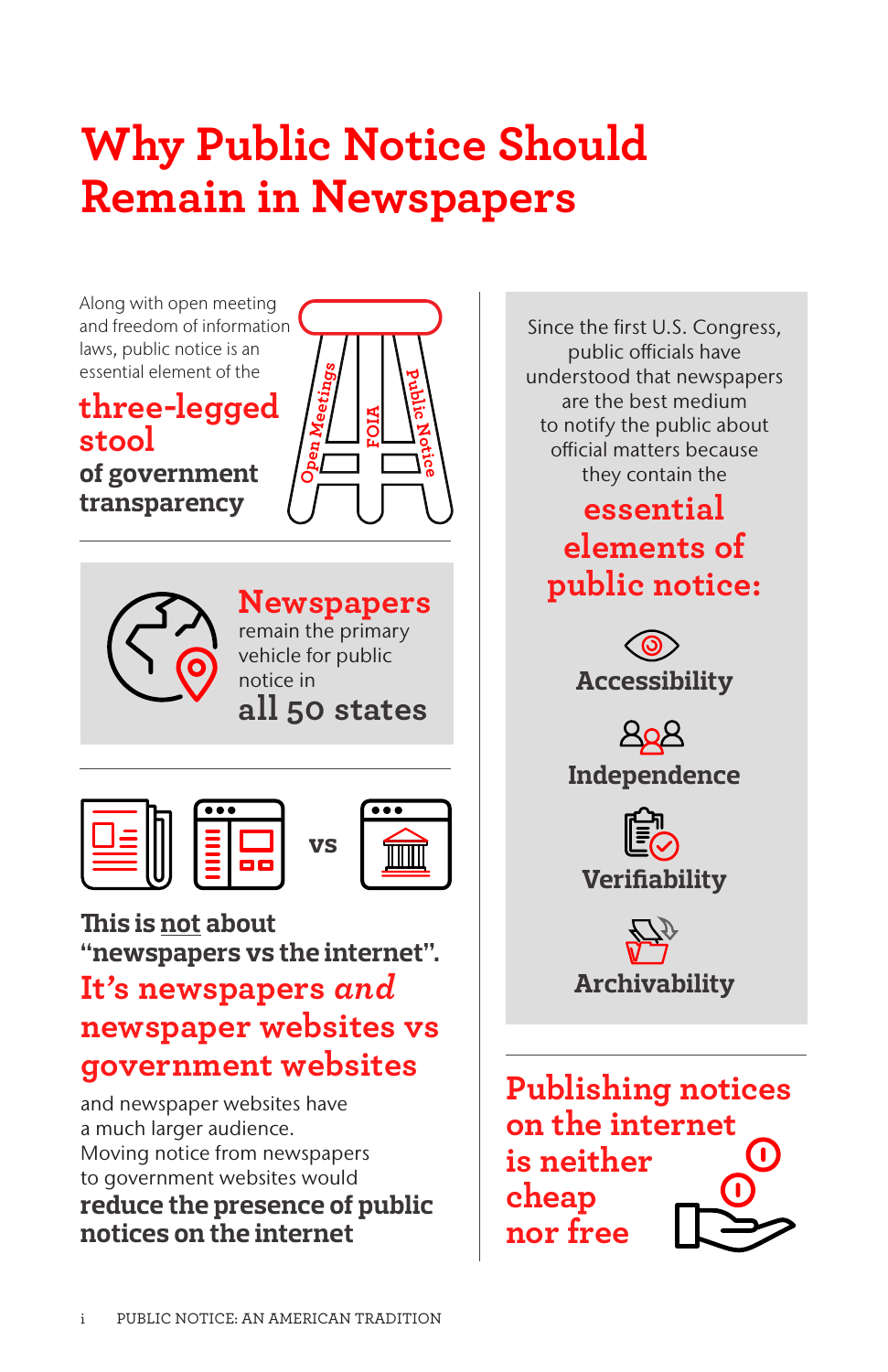## **Newsprint is inherently superior to the internet for public notice** because reading a newspaper is a serendipitous process.

We find things in newspapers we weren't expecting to see. On the internet, we search for specific information and ignore everything else.





**Citizens continue to learn about vital civic matters from newspaper notices.**

Documented examples of people taking action and alerting their community after reading a newspaper notice are reported on a regular basis. (See page 10)

### Verifying publication is difficult-toimpossible on the web.

That's why the courts subject digital evidence to far greater scrutiny than evidence published in newspapers

### **Significant numbers of people in rural areas still lack high-speed internet access.**

Those who are older than 65 or who have lower incomes or lack high-school diplomas are also cut off from the internet in far higher numbers than the average.



### Moreover, the real **digital divide for public notice is growing**

due to the massive migration to smartphones and other small-screen digital devices



Requiring independent, thirdparty newspapers to ensure that public notices run in accordance with the law helps

### **prevent government officials from hiding information**

they would prefer the public not to see

### Governments aren't very good at publishing information on the internet. Unlike newspaper publishers,

## **public officials aren't compelled by the free market to operate effective websites.**

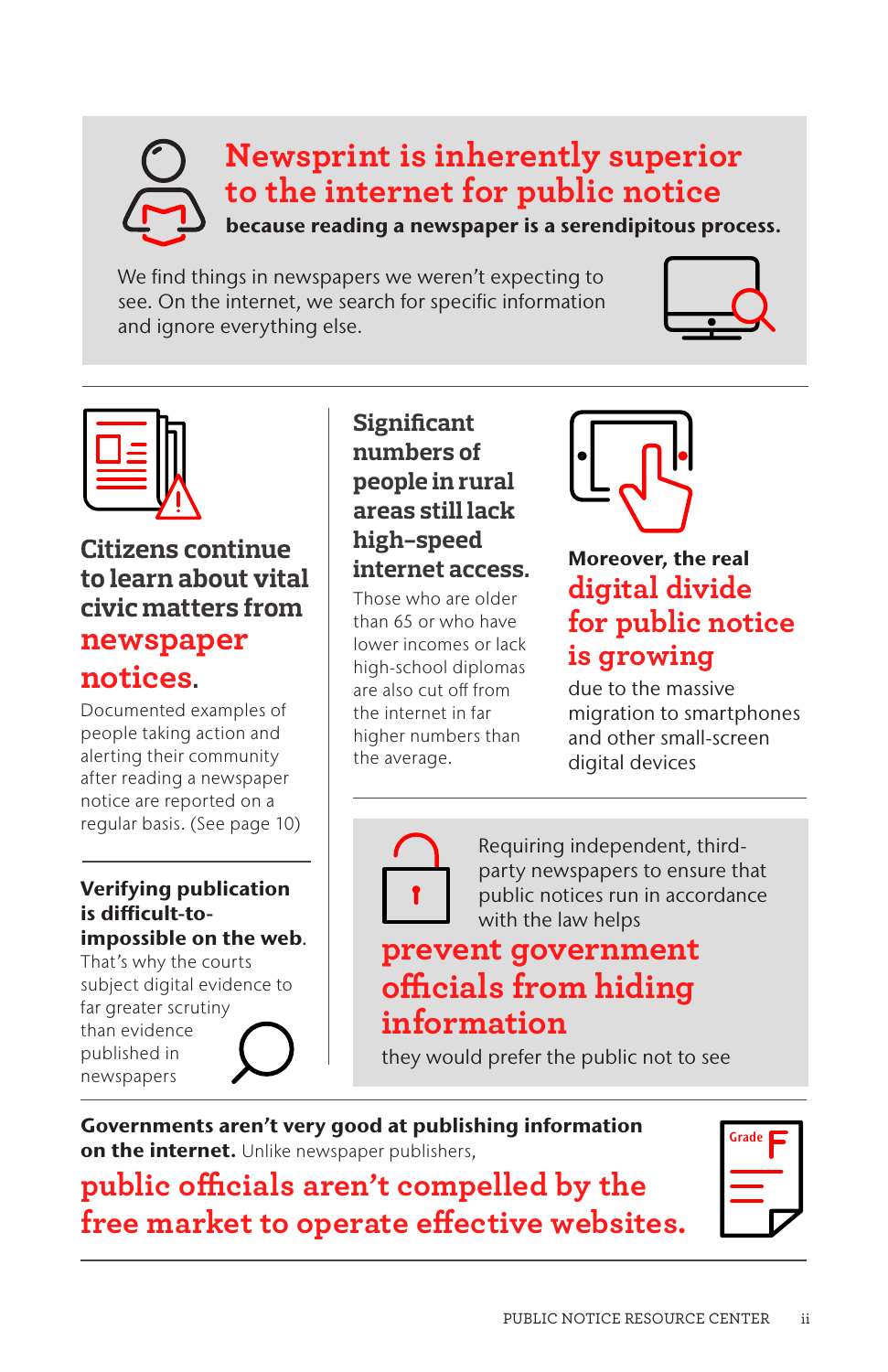## **Table of Contents**

| Why Public Notice Should Remain in Newspapers 5                                |
|--------------------------------------------------------------------------------|
|                                                                                |
| Print is Inherently Superior to the Internet for Disseminating Public Notice 8 |
| The Digital Divide for Public Notice is Growing 11                             |
| Newspaper Notice Keeps Foxes Away from the Henhouses  12                       |
| Verifying Publication is Difficult-to-Impossible on the Web14                  |
| Governments Aren't Prepared to Publish Notice 15                               |
|                                                                                |
| Publishing Notice on the Internet is "Cheap" Only if It's Done Poorly  17      |
| Proposals to Eliminate Newspaper Notice Focus on the Wrong Goals  18           |
|                                                                                |
|                                                                                |
| Far More People Visit Newspaper Websites Than Government Sites 26              |



### **About PNRC**

The Public Notice Resource Center is a 501(c)(3) nonprofit organization that provides research and education in support of effective public notice.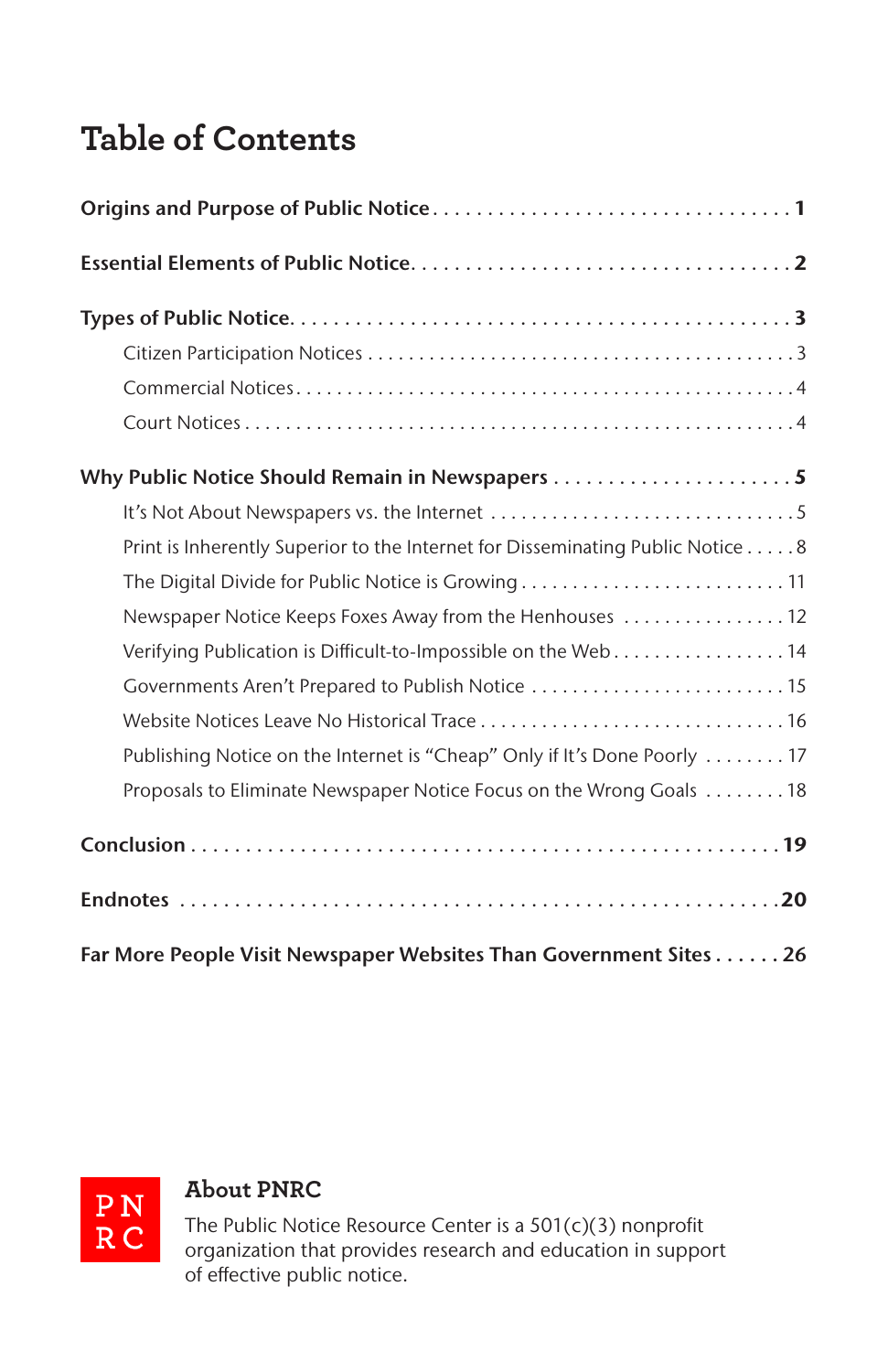## **Introduction**

Most of us take public notices<sup>1</sup> for granted. Which is understandable. After all, they've been running in newspapers for hundreds of years. So we tend to forget about them.

But when you really think about it they're kind of amazing. Federal and state governments actually passed laws requiring themselves—and politically powerful private interests—to disclose information about their plans and activities.

They represent the best of self-government. Along with open-meeting and freedom of information laws, they're an important part of the three-legged stool of government transparency. They ensure citizens have access to information they need to participate in the governance of their communities. They're an essential element of our fragile democracy.

Unfortunately, proposals that would drastically revise our public notice laws put their vital role in our democracy at risk.

This pamphlet will explore the origins, purpose and defining characteristics of public notice in the U.S., and will address the present threat and how we can avert it.

### Three-legged stool of government transparency



Public Notice Laws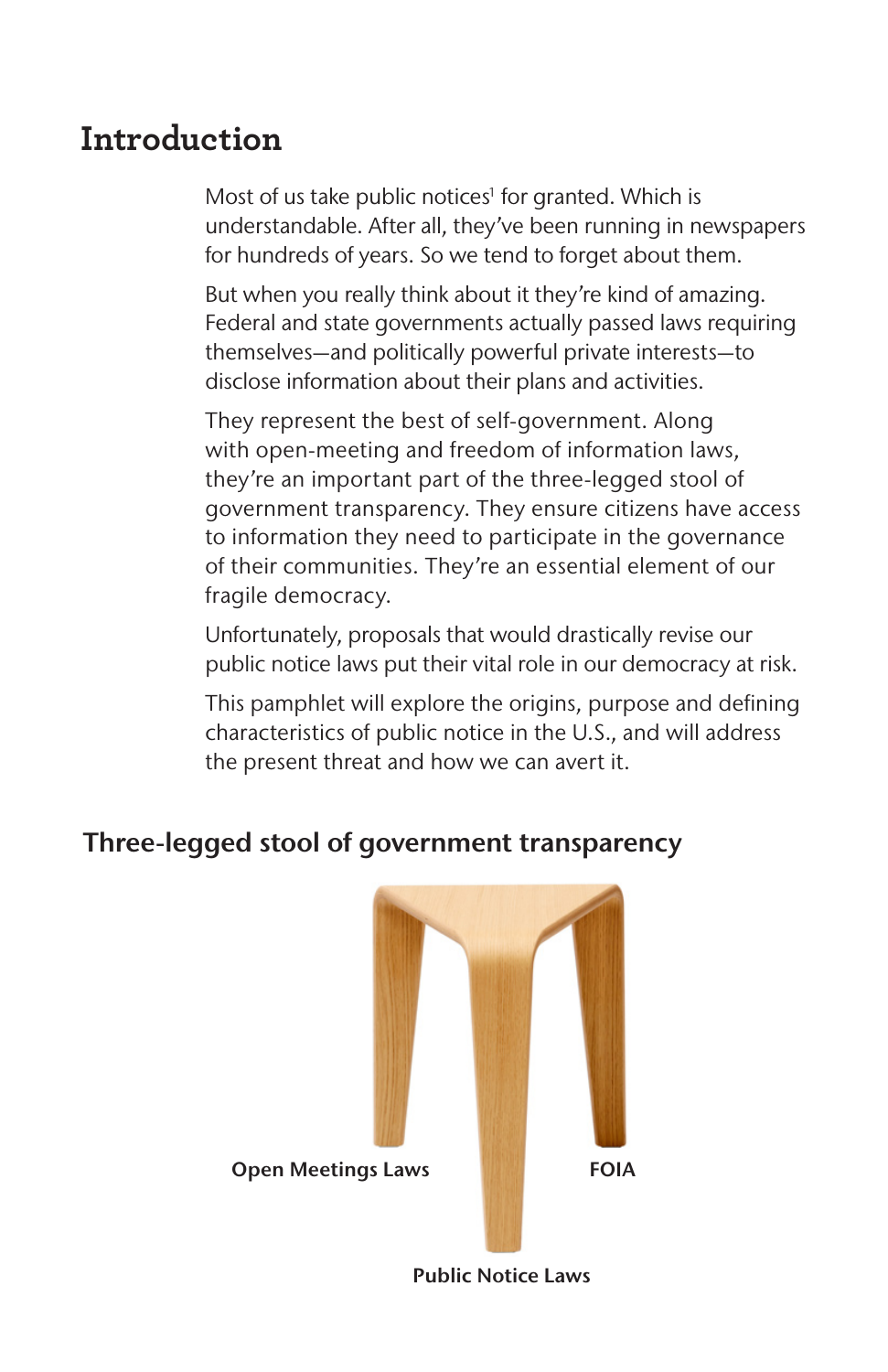## **Origins And Purpose Of Public Notice**

The concept of public notice was conceived long before the emergence of newspapers, when early civilizations posted notices in public squares. This crude method was eventually refined with the publication of the first English language newspaper in 1665—a court newspaper called the *Oxford Gazette*. After it was renamed *The London Gazette*, the paper began carrying notices from the King's Court and from public officials in London and outlying regions<sup>2</sup>.



Federal Hall in New York City, site of the first two sessions of the U.S. Congress

Like many aspects of our legal system, public notice in America is modeled after the British system. State governments turned to newspapers to publish notices throughout colonial times<sup>3</sup>; in 1789, the newly created federal government followed suit. The Acts of the First Session of the First U.S. Congress required the Secretary of State to publish all "bills, orders, resolutions and congressional votes" in at least three publicly available newspapers<sup>4</sup>.

Democratic self-rule is based on the premise that information about the government must be accessible in order for the electorate to make well-informed decisions<sup>5</sup>. Public notice laws in the U.S. recognize that newspapers are the best means to provide that access. But not *all* newspapers. State statutes establish specific criteria for newspapers to qualify to carry notices—criteria designed to assure they could deliver meaningful accessibility, including paid circulation, a minimum percentage of news content and a local publishing address. Many public notice laws also require them to publish continuously for a minimum period of time to qualify as "official newspapers," ensuring stability in the venue for notices so citizens know where to find them<sup>6</sup>.

Public notice laws are also based on the right to due process of law guaranteed by the federal and state constitutions. Due process protects Americans' fundamental rights from arbitrary or wrongful violation and affords citizens with an opportunity to be heard before the state restricts those rights. Public notice plays a vital role in extending those protections by providing a window into government activity and notifying citizens so they can exercise their constitutional right to be heard. Importantly, notification not only informs the individual or entity most directly affected, but also the general public, which has an interest in knowing how public power is wielded.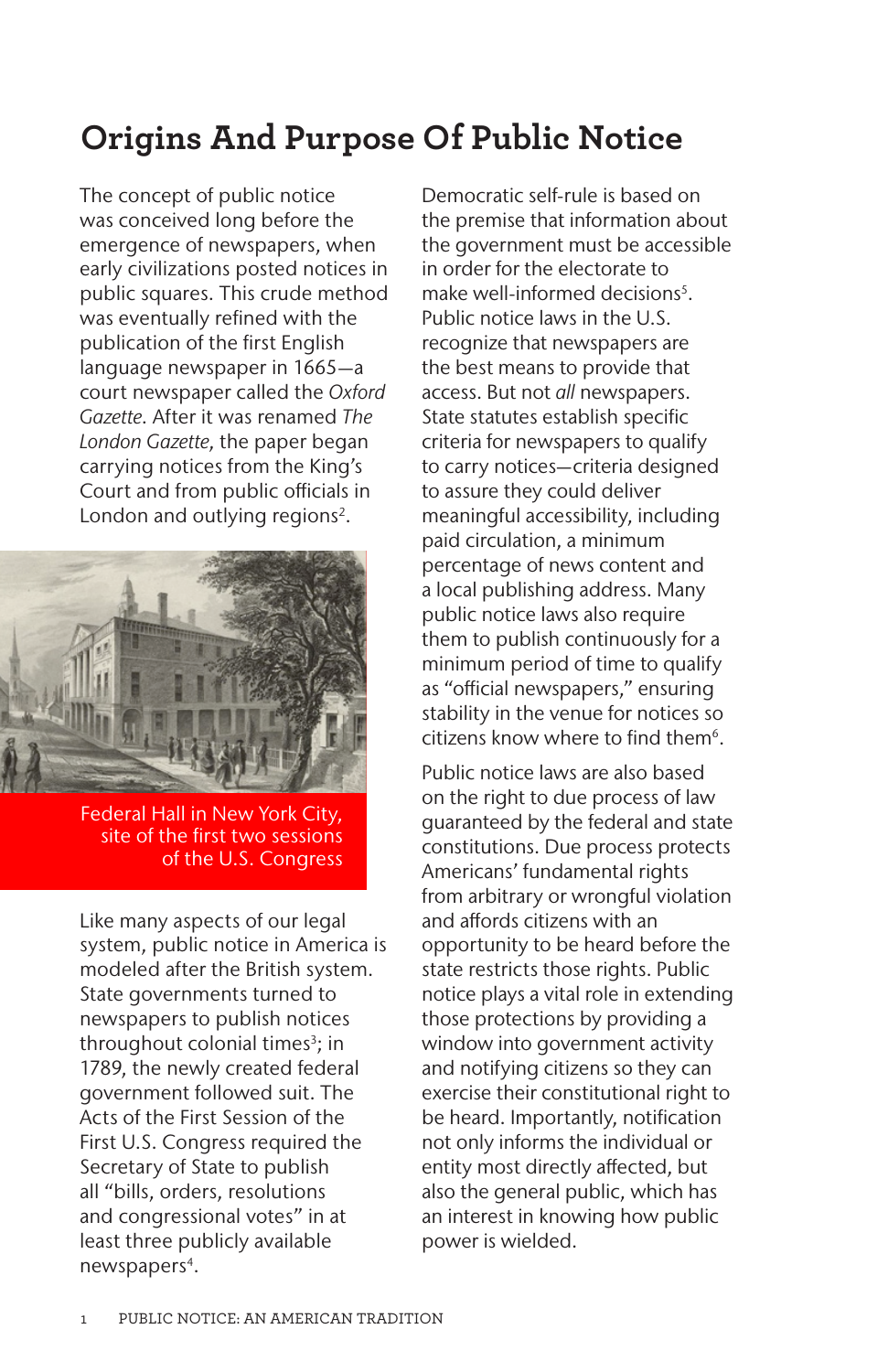## **Essential Elements Of A Public Notice**

Federal and state public notice statutes generally establish four fundamental criteria for a public notice.

Each of these elements are critical aspects of the checks and balances that public notice was designed to foster.



 Every citizen in the jurisdiction affected by the notice must have a realistic opportunity to read it



 Notices must be capable of being archived in a secure and publicly available format for the use of the judicial system, researchers and historians

# **3. Independent**

 Notices must be published by organizations independent of the government body or corporation whose plans or actions are the subject of the notice



 There must be a way to verify that each notice was actually published in accordance with the law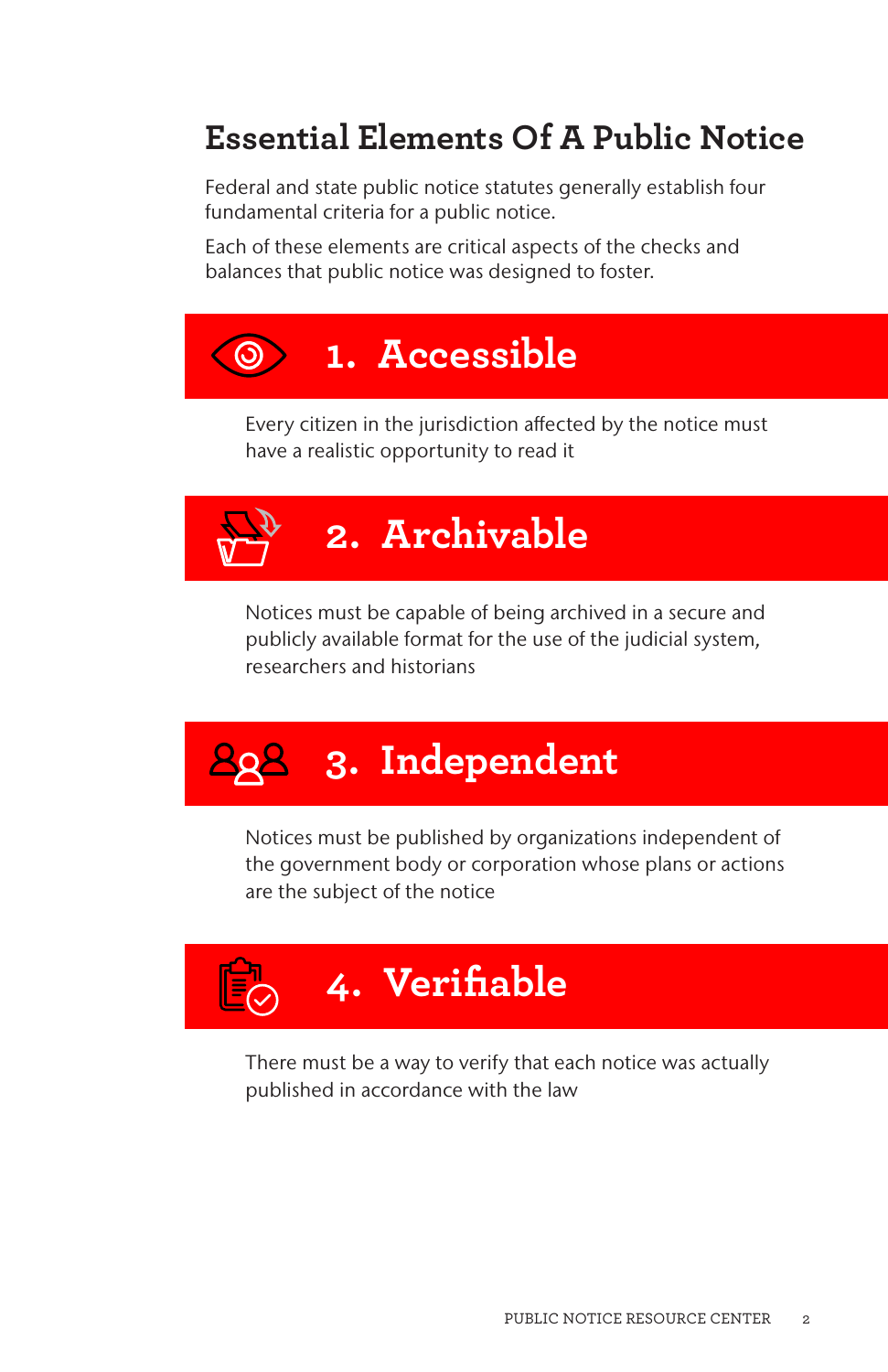## **Types Of Public Notice**

Generally speaking, there are three different types of public notice.

Citizen participation notices are issued by legislatures, administrative agencies and other public bodies, and inform the public about the plans and operations of the government in their community.

**Commercial notices** provide citizens with information about vital business activity and the disposition of private property.

Court notices are processed by officers of the court or non-governmental organizations to announce the outcome of civil legal proceedings that affect the community. The most common example are foreclosure notices, which may be authorized by court rulings or, in "non-judicial" states, by trustees or others exercising a power of sale stipulated in a deed of trust.



## Citizen Participation Notices

|     | <b>Government Meetings</b><br>and Hearings | <b>Property Tax Assessments</b>                    |
|-----|--------------------------------------------|----------------------------------------------------|
|     | <b>Meeting Minutes or Summaries</b>        | <b>State Employee Salaries</b>                     |
| 陛   | <b>Agency Proposals</b>                    | <b>Creation of Special Tax Districts</b>           |
|     | Legislation and Resolutions                | <b>Election Dates and</b><br><b>Polling Places</b> |
| 阿   | <b>Financial Reports</b>                   | <b>School District Reports</b>                     |
| ।धो | Proposed Budgets and<br><b>Tax Rates</b>   | Zoning, Annexation and<br><b>Land Use Changes</b>  |
|     | <b>Land and Water Use</b>                  | <b>Capital Improvement Plans</b>                   |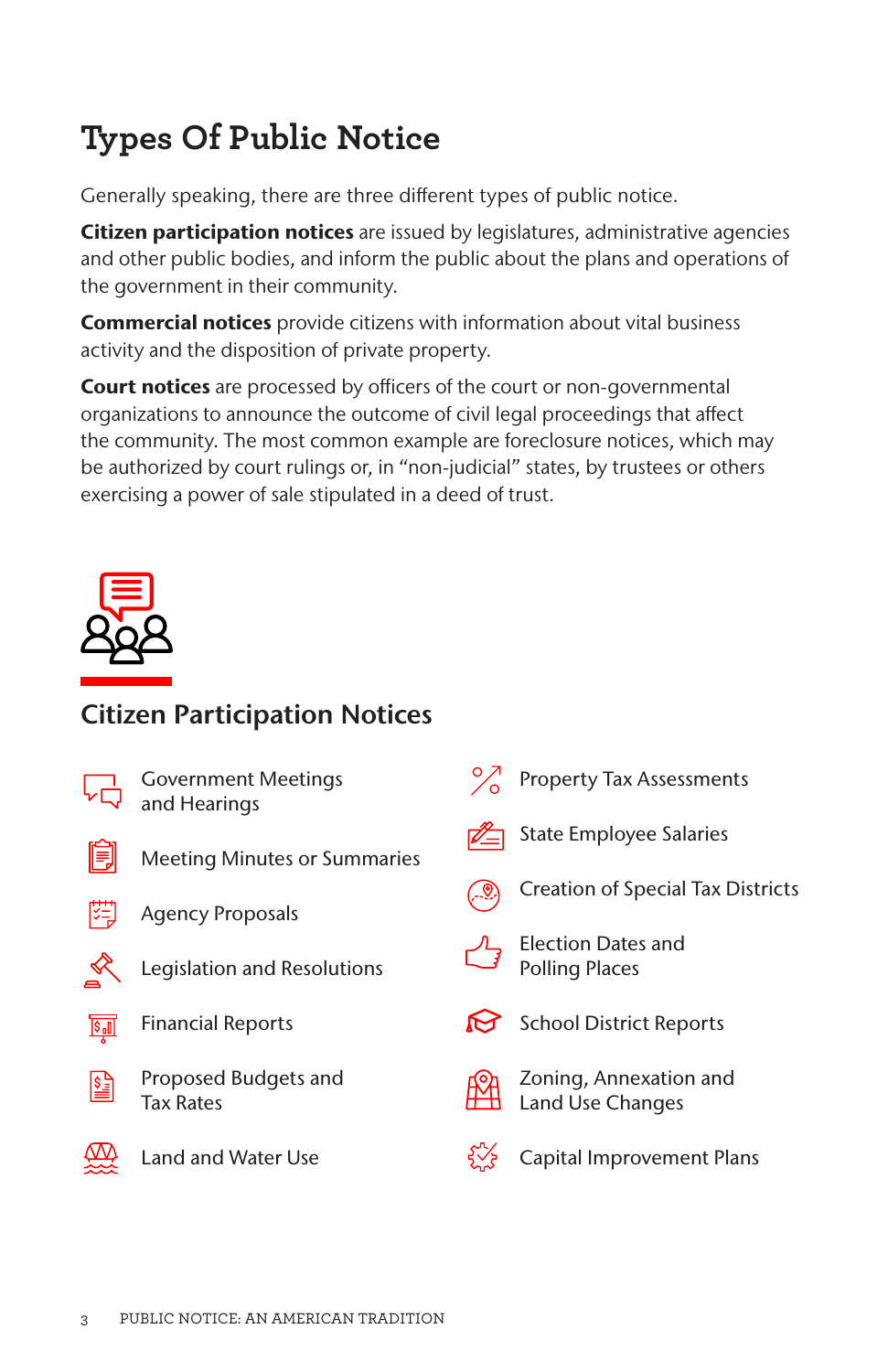

### Commercial Notices



Formation and Dissolution of Corporations



Unclaimed Property, Banks or Governments



Debtor Property Auctions (e.g., Self-Storage)



Delinquent Tax Lists, Tax Deed Sales

| ट्रेंटें | Government Construction,<br>Service Contract Bids |
|----------|---------------------------------------------------|
|          | Government Property Sales                         |
|          | <b>Special Government Funds</b>                   |
|          | Permit and License Applications                   |
| a.<br>23 | Condemnation Orders<br>(i.e., Eminent Domain)     |
|          | <b>Criminal Property Forfeitures</b>              |



### Court Notices



Mortgage Foreclosures



Name Changes



Probate Rulings





Adoptions



Orders to Appear in Court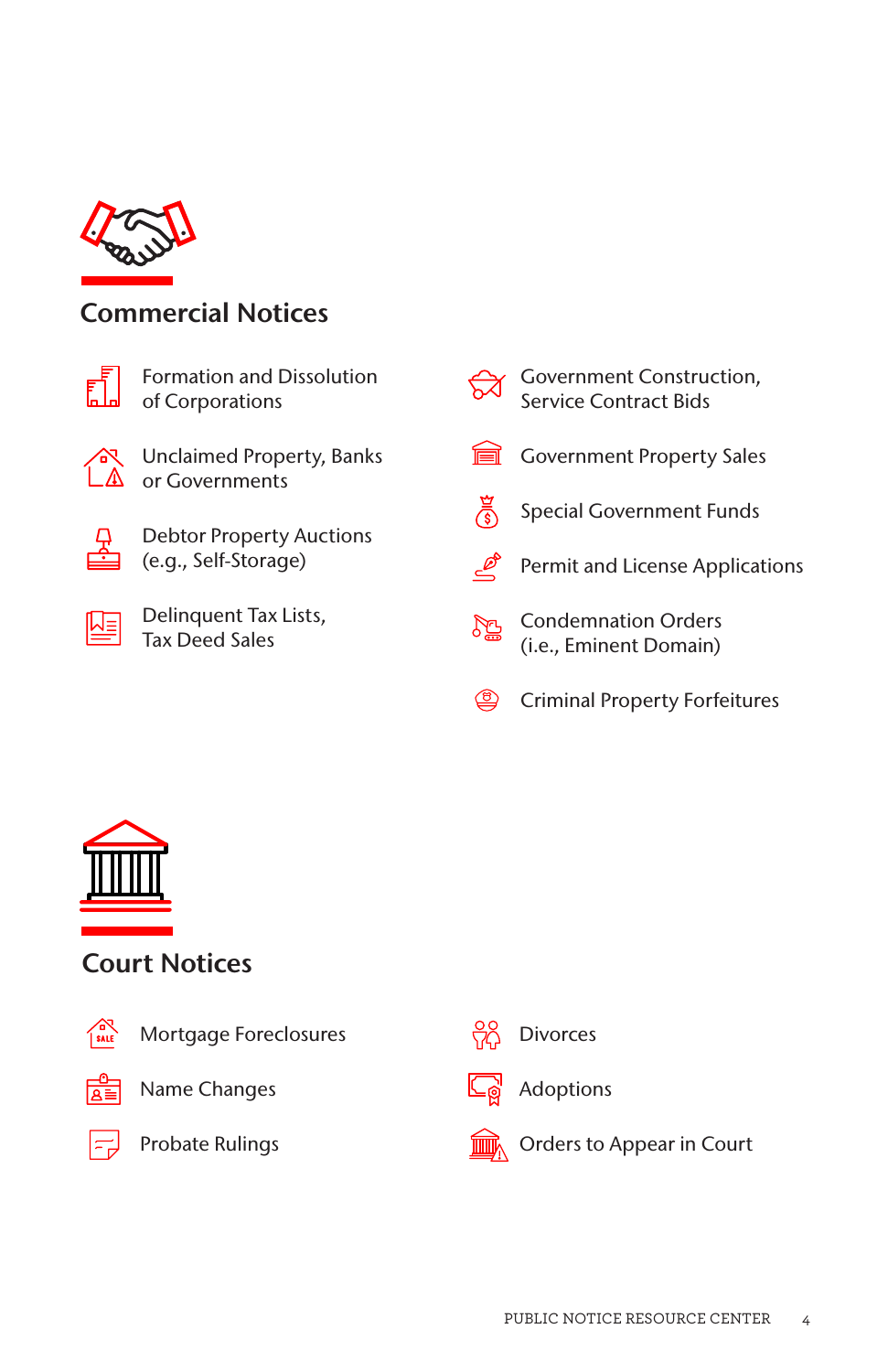## **Why Public Notice Should Remain In Newspapers**

Public notices have been running in local newspapers for well over 100 years and they remain the primary means to disseminate notice in all 50 states. But longevity and tradition don't preclude the need for change. So it is only natural that with the advent of the internet, policymakers have started asking whether newspapers are still the best venue for public notice.

Many who haven't considered the issue deeply assume that newspapers have outserved their usefulness as the primary source of public notice. The tendency to make this assumption is especially prevalent among elite quarters of society. College-educated professionals who work in large metro areas and spend much of their day on desktop computers, tablets and smartphones often shortcut consideration of important issues and conclude that public notice should be moved exclusively to the web.

Scratch the surface of those flimsy assumptions, however, and it becomes clear that local newspapers are still the best distribution system for public notice. In the remainder of this pamphlet, we will explain why.

### It's not about newspapers versus the internet

Most newspapers supplement their print notices by publishing them on their own websites. Many others post notices on statewide public notice websites operated by their state press associations7 . In fact, laws have been passed in 13 states specifically requiring newspapers to supplement the print versions of their notices by posting them on their own sites or their state press associations' aggregated site, or both<sup>8</sup>. There are also two national websites that index newspaper notices by state and allow for site-wide searches<sup>9</sup>.

So the proper framework within which to consider this issue doesn't pit newspapers versus the internet. The only relevant question is whether public notices should be published in newspapers *and* on their websites, or exclusively on government websites. The answer is clear

Newspapers already post notices on their websites free of charge; laws in 13 states require them to do so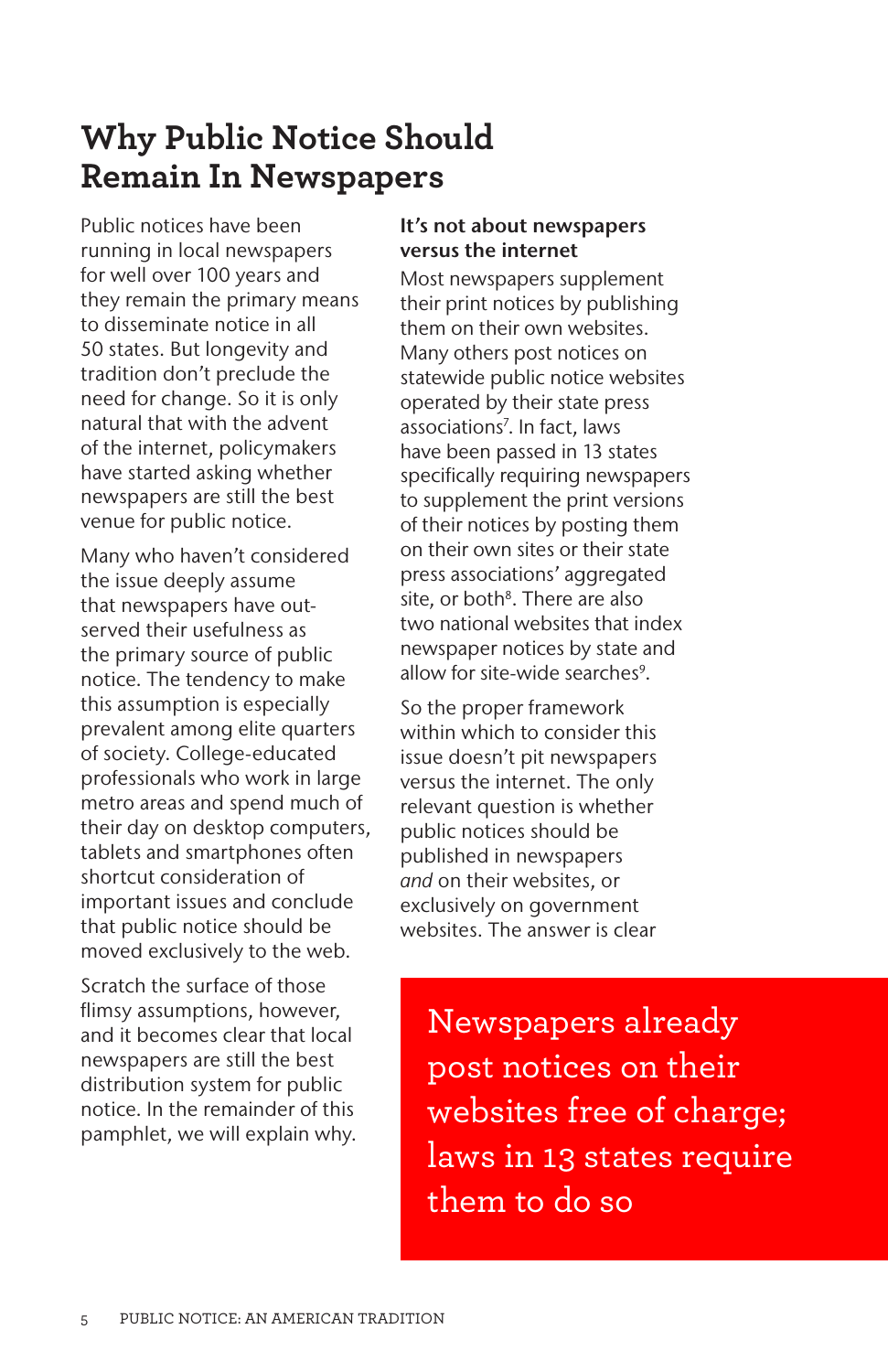if not self-evident. The print and electronic versions of newspapers draw far larger audiences than government websites. That is true both collectively on a national level, and locally in comparisons between specific newspapers and the government bodies within their distribution areas.

At the national level, more than 169 million people in the U.S. recently reported reading a newspaper at least once a month in print, on a website or via mobile app<sup>10</sup>. That's roughly 69 percent of the U.S. adult population. By contrast, only about one-third of U.S. adults reported using the web or an app to access state government websites over a much-lengthier twelve-month period<sup>11</sup>.

It is even more illuminating to completely discount the print versions of local newspapers and focus solely on their websites. The traffic to those sites invariably dwarfs the size of the audience that visits websites associated with the city and county governments they cover. Space doesn't permit an exhaustive comparison, but contrasting the audience ranks of a random selection of websites operated by newspapers and governments located in varying urban, suburban and rural locales [in state] across the U.S. provides a useful demonstration.

Moving notices to government websites would significantly *reduce* the presence of public notice on the internet

As the chart on the inside back cover makes clear, eliminating newspaper notice and moving it to government websites would significantly *reduce* the presence of public notices on the internet.

Of course, there's no reason to discount the print versions of local newspapers. Although the public conversation about newspapers tends to focus on the shift to digital, over 80 percent of their readers continue to read a print version of the paper<sup>12</sup>. Moreover, local newspaper readership in small communities is commonly recognized to be stronger than in metro areas $13$ .

Newspaper readers are also more civically engaged than average Americans, so they're more likely to pass on to others the information they read in notices. Individuals who always vote in local elections are 27 percent more likely to read a daily newspaper than a typical adult<sup>14</sup>. Seven in 10 of those regular voters read newspaper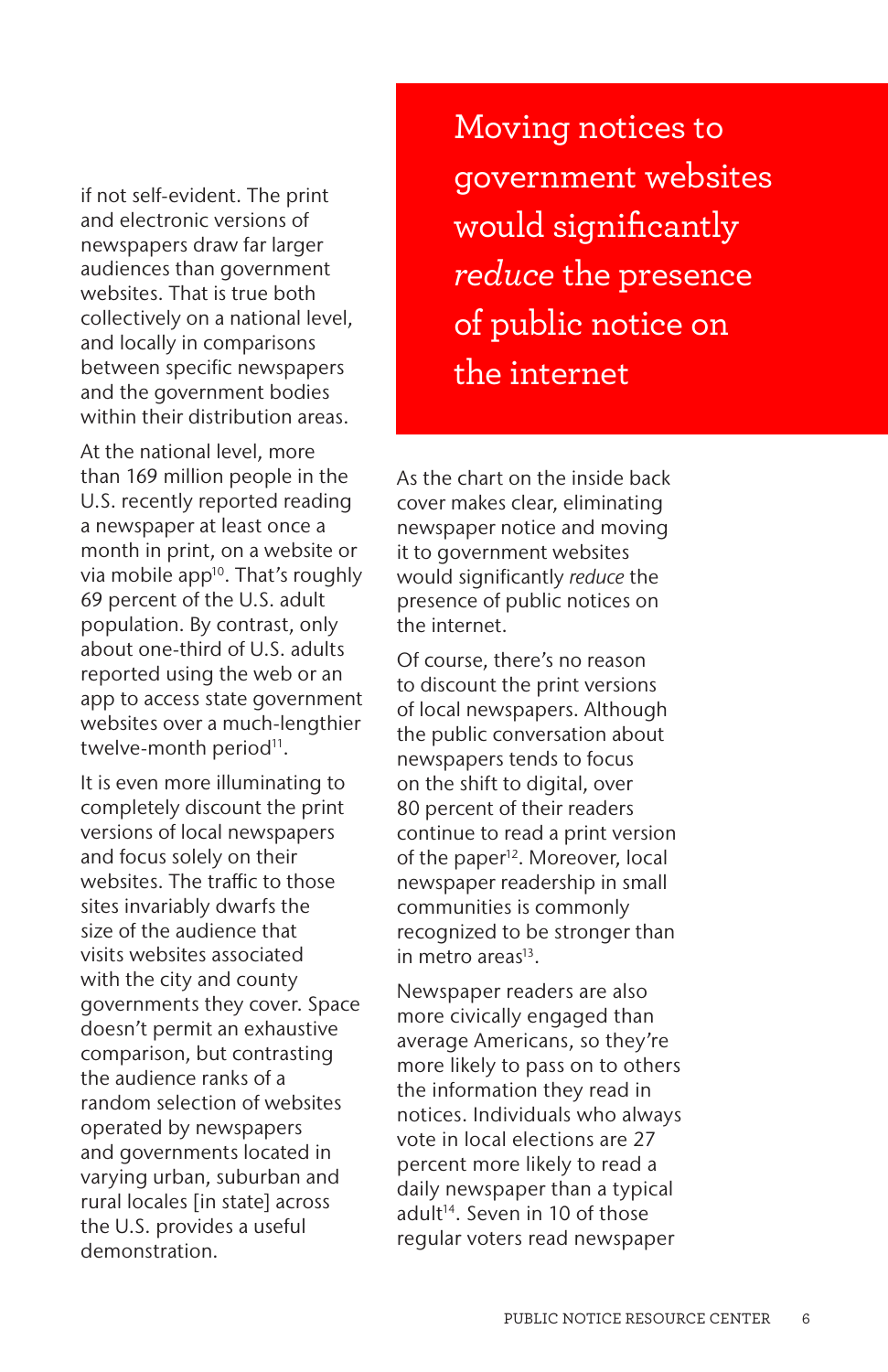media in print, online or on mobile devices in a typical week, and nearly eight in 10 contribute money to political organizations<sup>15</sup>.

Policymakers have long understood this dynamic. It's one of the reasons they've passed laws limiting the publications that qualify to run public notices to those that report local or general news<sup>16</sup>.

It's hardly surprising that far more people read the print and electronic versions of newspapers than visit government websites. Newspapers' business model demands readers; without enough of them their very existence is threatened. So they're published on a daily or weekly basis, and most newspaper websites are updated continuously. They include a wide range of news and information produced



Reading a newspaper, people discover<br>things they didn't expect to see as a source of public notice. things they didn't expect to see

by professional reporters and writers, which is carefully edited for accuracy and readability. They're designed to direct attention and capture eyeballs. And they're marketed to enhance their presence in a competitive marketplace.

By contrast, operating a website is merely incidental to the primary purposes of government. Many government units don't even have a website and others have bad ones but pay no price for their mediocrity as publishers. So their websites are designed for only occasional use. They are primarily utilized for transactional business, like permit applications, licenses, and tax payments, and for seeking information about government operations and facilities<sup>17</sup>.

Could it be any clearer that eliminating notice published in newspapers and on their websites would significantly diminish citizen input and participation in our democracy?

Newsprint is inherently superior to the internet for disseminating public notice Although web publication of notices should be encouraged more notice is always better notice—intrinsic differences between the print and online experiences make newsprint a superior medium to the internet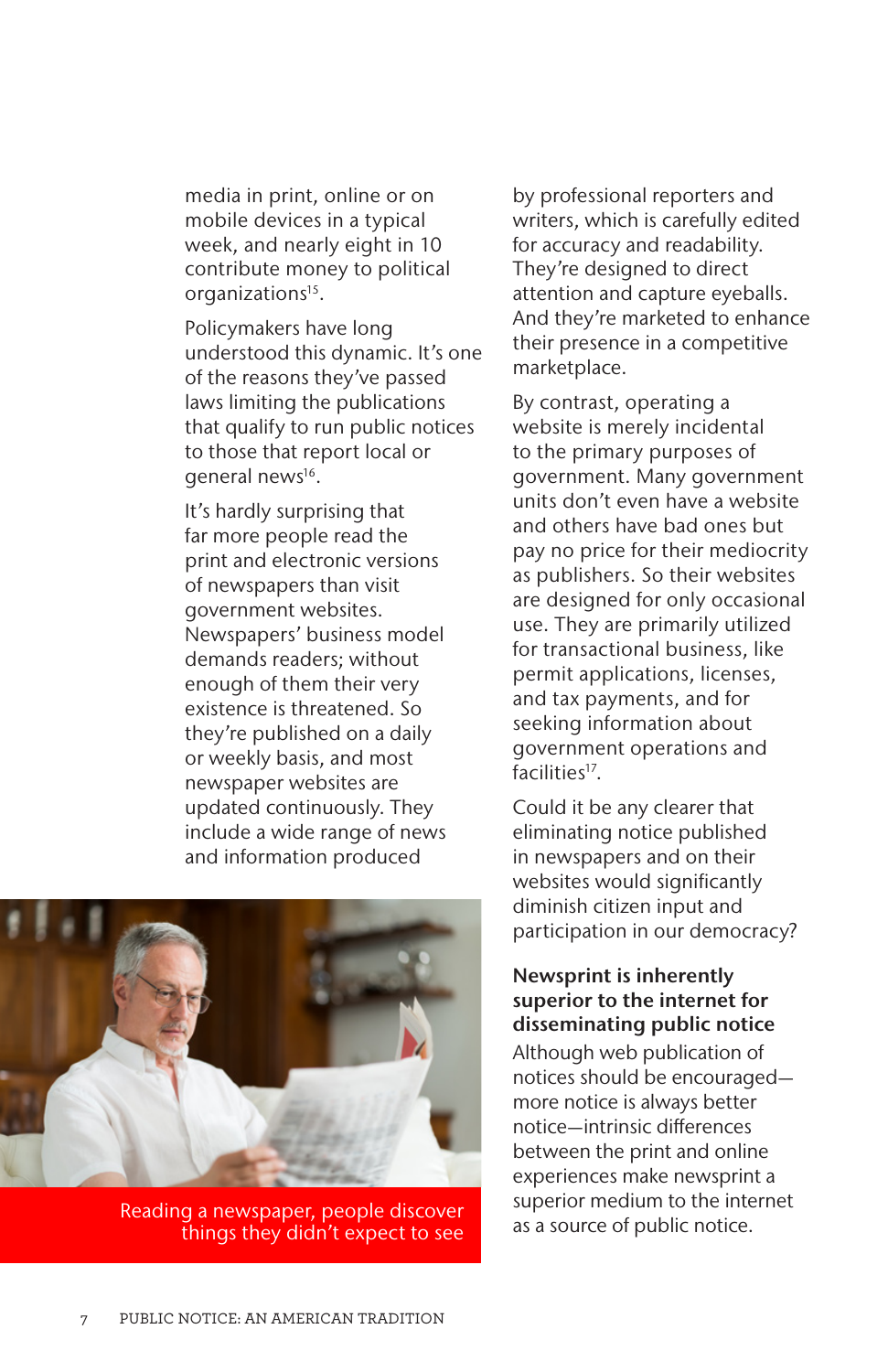When we read a newspaper, the tactile, contemplative experience and the size of its pages encourage us to find information we didn't expect to see<sup>18</sup>. That serendipitous process guarantees that public notices in local newspapers will be seen by many people in the community who didn't pick up the paper intending to read them<sup>19</sup>.

We behave differently on the internet. We tend to be goaloriented, visiting websites for a particular reason. Although digital interfaces at their best encourage serendipity, it tends to be unidirectional<sup>20</sup> and is often focused on the sensational21. Public notices don't stand a chance in that environment; they get lost and are easily hidden. Moreover, the massive migration from desktop computers to small-screen mobile devices has exacerbated the problem.



Nobody knew about Nestle's proposal to pump more groundwater because the only notice was posted on a government website



People search for specific information on the internet and tend to ignore what they aren't looking for

Two recent examples highlight the danger of publishing notice only on government websites.

### *Nestle Waters North America controversy in Michigan*

*Over the past decade, the Environmental Protection Agency ("EPA") and its state affiliates have moved some of their public notices from newspapers to the internet. As a result of those changes, in September 2016, the Michigan Department of Environmental Quality ("MDEQ") was allowed to post exclusive notice on its website of its draft approval of a proposal to allow Nestle Waters to significantly increase the volume of groundwater it extracts for its Ice Mountain bottling plant in the state.* 

*The notice had been published on the website for 41 days before a reporter from the*  Grand Rapids Press *discovered it and wrote a story about the proposal22. For those 41 days of exclusive government-*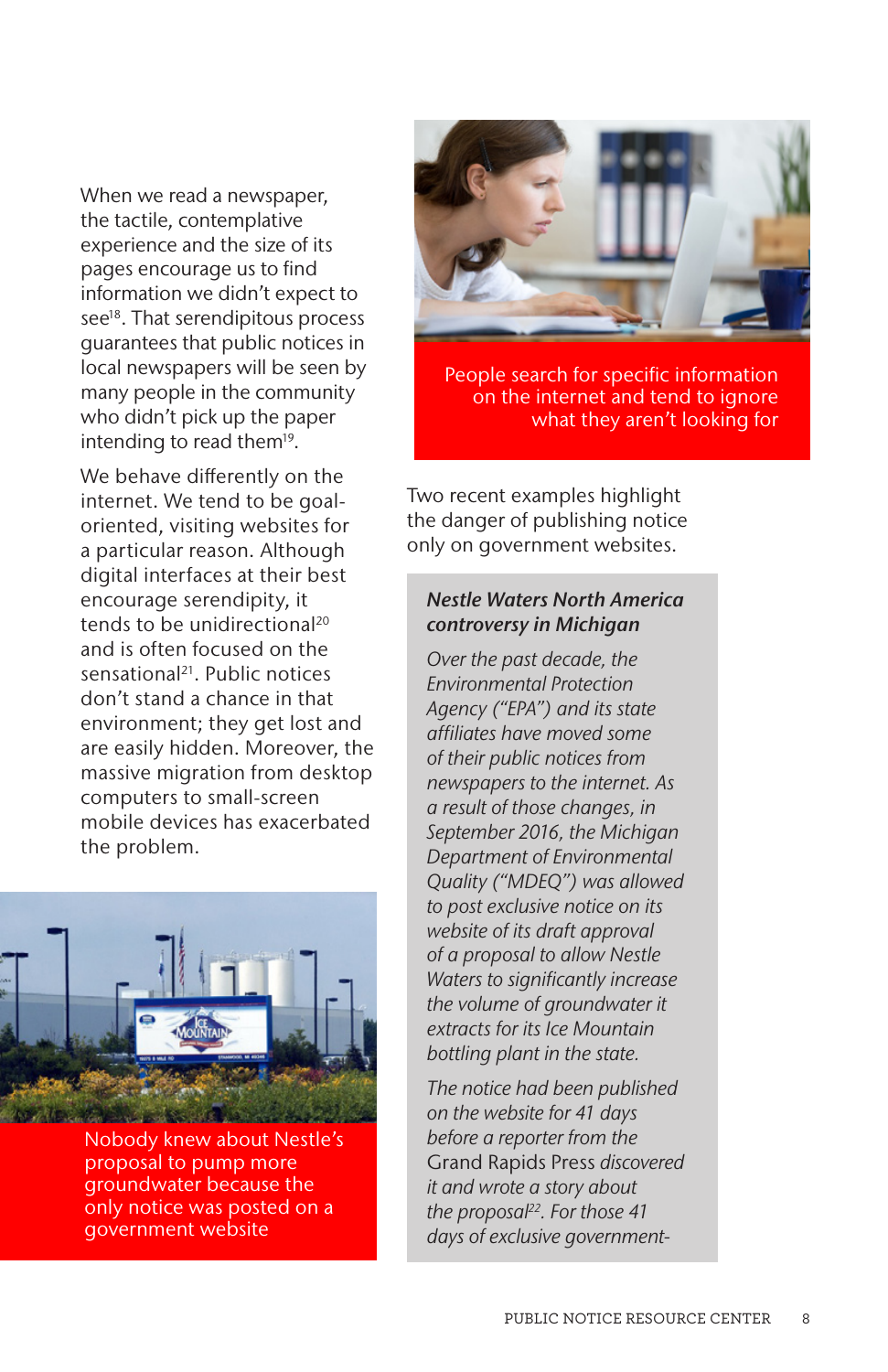*website notice, the proposal attracted* no *public attention or comment—not even from an environmental organization that had previously fought Nestle in court to limit the amount of groundwater the company can withdraw from Michigan wells. Within the first three days after the newspaper story was published the agency received 3,000 comments. The flood of citizen input forced MDEQ to extend the comment period on three separate occasions and schedule a public hearing. The proposal eventually received 80,945 public comments23 and the agency's director admitted the notice posted on its website was insufficient24.* 



Citizens in Arkansas exploded when they learned a government agency approved a hog farm near their homes

### *Buffalo National River hog farm in Arkansas*

*In August 2012, the Arkansas Department of Environmental Quality ("ADEQ") approved a general permit to allow Cargill and a group of local farmers to build a Concentrated Animal Feeding Operation in rural Newton County on the banks of the Buffalo National River25. New public notice rules approved by EPA allowed ADEQ to provide exclusive notice of the permit filing on its website. Although it was posted for 30 days on the ADEQ site, the agency didn't receive any comments, but the lack of response wasn't the result of local apathy26. We know that because citizens in Newton County exploded when they discovered later that year that a hog farm was being built near*  their homes<sup>27</sup>.

*Hundreds of thousands of dollars have been spent defending and settling lawsuits filed over the hog farm28. The experience turned many local citizens into activists intent on protecting the environment29. If ADEQ had spent a few hundred dollars publishing notices in a local newspaper, people living near the farm would have had an opportunity to weigh in on the proposal and much of the conflict may have been avoided.*

*In an ironic twist, when the hog farmers' application to continue*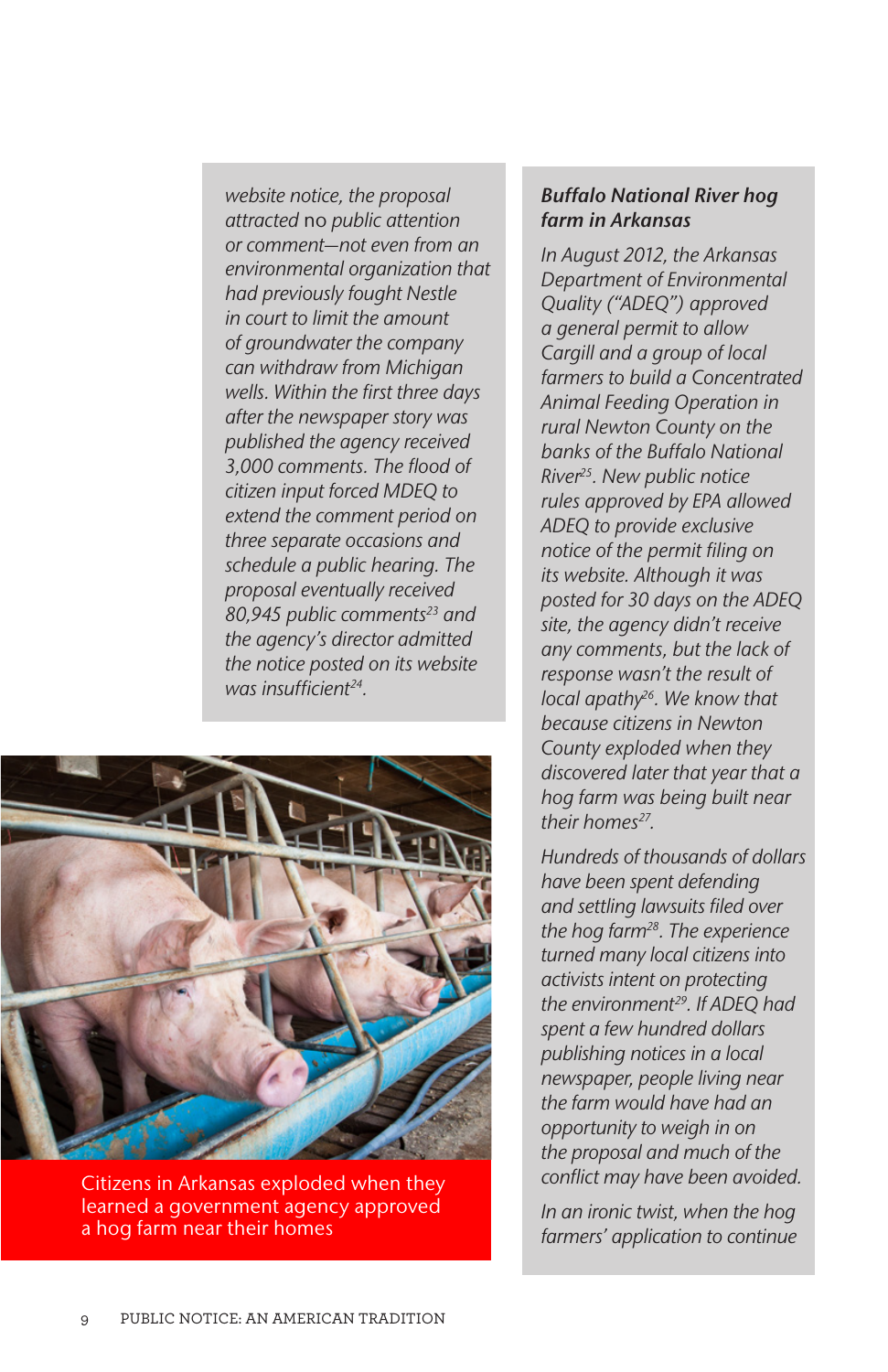*operating their CAFO was denied earlier this year, they filed a lawsuit arguing the order was invalid, in part, because ADEQ failed to publish a newspaper notice about its proposal to deny the permit.30*

By contrast, examples of the continuing power of newspaper notice to inform the public are legion. Here are several we discovered in the month immediately preceding the publication of this pamphlet:

- In Randolph County, Ga., a proposal to close seven of the county's nine polling places was discovered by an activist reading the notices in *The Southern Tribune*, a 1,200-circulation weekly based in the county seat of Cuthbert<sup>31</sup>.
- Wapallo County, Iowa, saved "tens of thousands" of dollars per year after a notice in the 6,800-circulation daily *Ottumwa Courier* allowed a local pharmacist to determine that CVS Caremark was massively overcharging the county for medication it was selling to the local jail system<sup>32</sup>.
- Ford County, Ill., saved significant money on a generator for its local jail after receiving several bids solicited via a notice it published in the 2,200-circulation weekly *Ford Country Reporter*. The generator was also larger than the one



Pharmacist Mark Frahm helped Wapallo Co., Iowa save tens of thousands of dollars annually due to information he read in a newspaper notice. (photo courtesy of the Ottumwa Courier)

initially rejected by the county commission after it had been noticed exclusively on the county website<sup>33</sup>.

- In northwest New Mexico, residents learned from notices published in the *Farmington Daily Times* and the *Rio Grande Sun* that a privately held oil company had petitioned a state commission to change the drilling rules governing a local gas pool $34$ .
- In Sandwich, Mass., the new fire chief on Cape Cod was inundated with offers for a broken-down used fire truck after he published a bid notice in the weekly *Sandwich Enterprise*35.

These are merely the examples we found during this period that were *reported*. Notices published in newspapers drive public awareness of vital governmental and private activity on a daily basis. Their effectiveness is one of the major reasons many surveys have shown that the public overwhelmingly prefers to read notices in newspapers rather than on government websites<sup>36</sup>.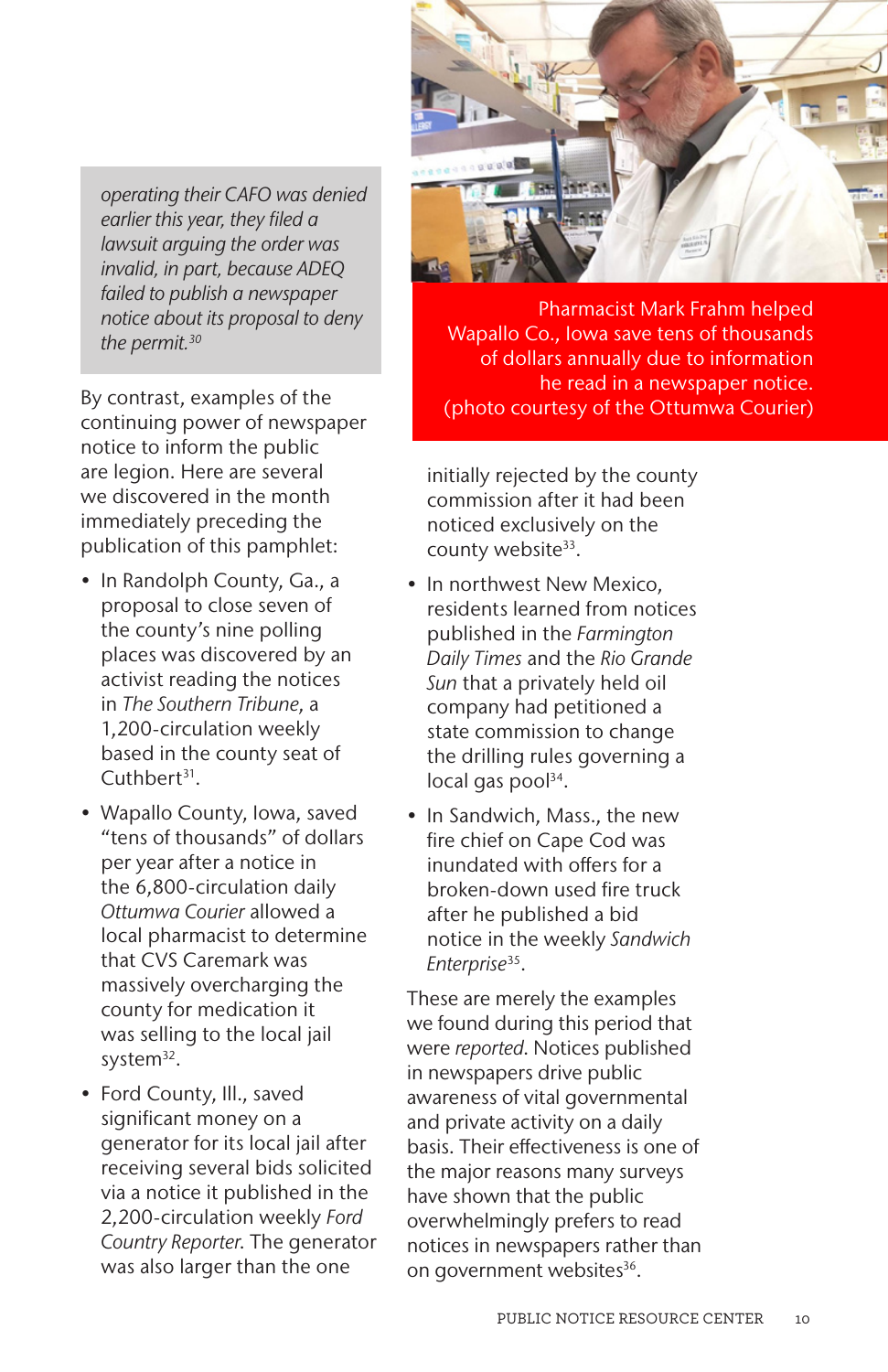### The digital divide for public notice is growing

The gap between those who have access to digital information and communications and those who don't hasn't gone away. In fact, it's getting worse in terms of its impact on the usefulness of the internet as a distribution channel for public notice. Publishing notices exclusively on the web also disadvantages our most vulnerable citizens, who are cut off from the internet in far higher numbers than other, more privileged Americans, as the graphic below shows.

The latest figures indicate that 11 percent of American adults still don't use the internet<sup>37</sup>. Although that figure has remained relatively static over the last several years despite continuing

government and social service programs to promote internet adoption in underserved areas<sup>38</sup>. at first glance it still seems impressively low. But dig deeper into the numbers and you find that recent developments in *how* people access the internet are degrading its potential as an exclusive source of public notice.

Most significantly, a growing number of Americans can only get to the internet via smartphone. The latest figures show that over one-third of the population does not have broadband internet access at home<sup>39</sup>. That number is the same as it was in 2012, and home broadband figures have actually dropped eight percentage points in the last two years. Moreover, those figures don't even address the increased propensity for those

### *Who's not online?*

% of U.S. adults who don't use the internet (2018)\*



\*Pew Research Center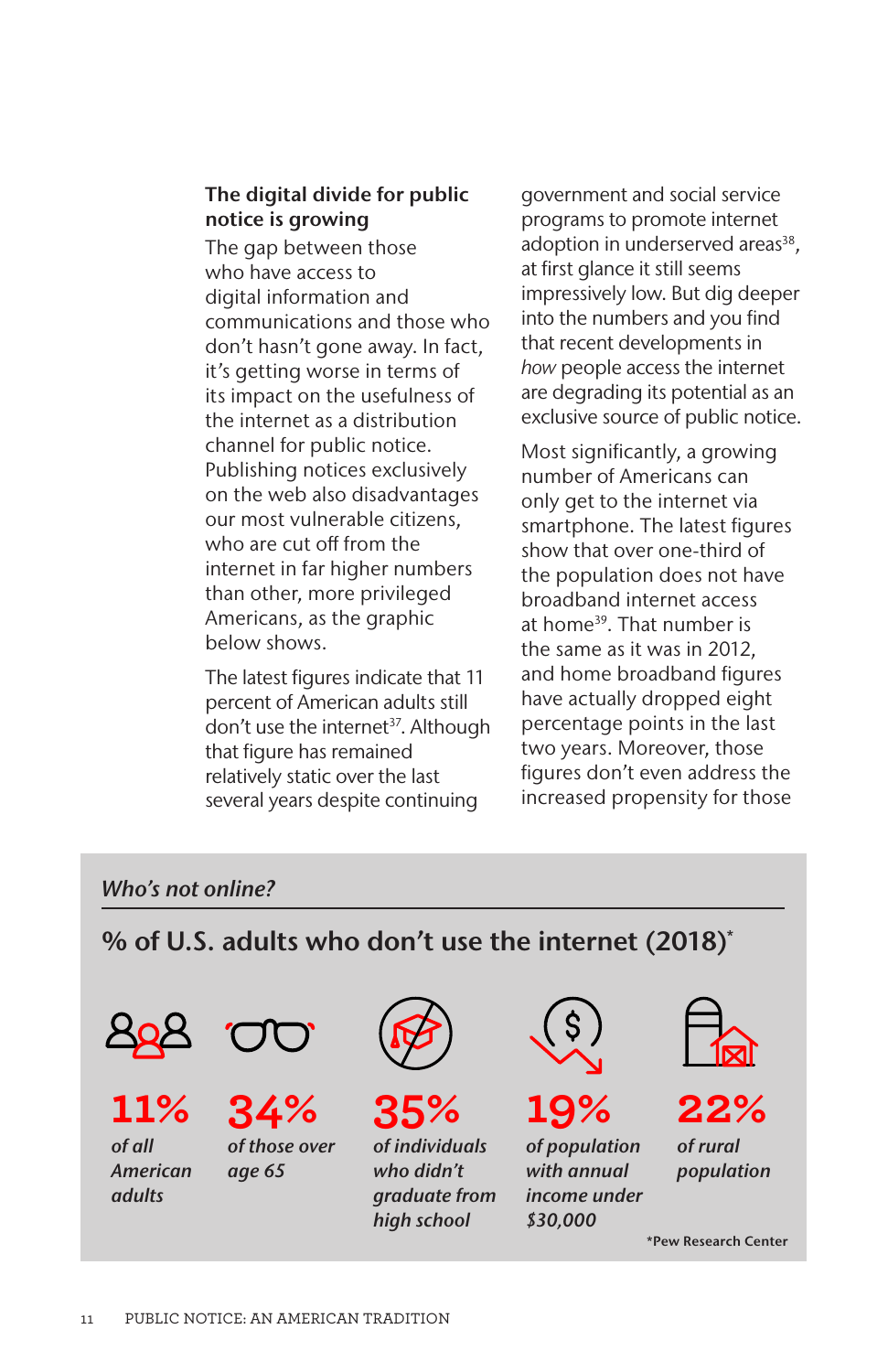who have home broadband to spend less time there as their preferred method to access the internet increasingly shifts to mobile devices.

That's a real problem because smartphones aren't an acceptable alternative to newsprint for the dissemination of public notice. In fact, mobile connectivity wasn't even included in the most recent Digital Divide Index compiled by Mississippi State University ("MSU")40, primarily because data caps and small screen sizes limit meaningful access to the kinds of applications that concern policymakers frustrated with the digital divide. "It is much harder to complete a job application or complete a homework assignment using a smartphone that also has limited data," said Dr. Roberto Gallardo, the author of the MSU report<sup>41</sup>.

Data scarcity and tiny screens also present significant impediments to searching for and reading public notices, which rely in large part on the serendipitous process of discovery encouraged by newsprint. It isn't reasonable to expect people to "discover" public notices on their smartphones, and it borders on the ludicrous to assume they will search for notices on their mobile devices despite the extra cost and sheer physical difficulty of doing so.



For public notice, smartphones aren't an acceptable alternative to newsprint

The digital divide also remains an especially significant hurdle for certain segments of society—those who live outside of metropolitan areas, the population aged 65 and older, and younger adults who have less education and lower incomes. Here are the most recent numbers, which actually understate the problem because they include the one-in-five American adults who are smartphoneonly internet users<sup>42</sup>:

Another recent study suggests the problem in rural America is even worse than those numbers suggest. According to the study, almost six-in-ten rural Americans believe lack of access to high speed internet is a problem in their area, and almost 25 percent call it a "major problem."<sup>43</sup> The severity of the problem is no accident. Rural areas are less likely to be wired for broadband services and generally have slower internet connections than the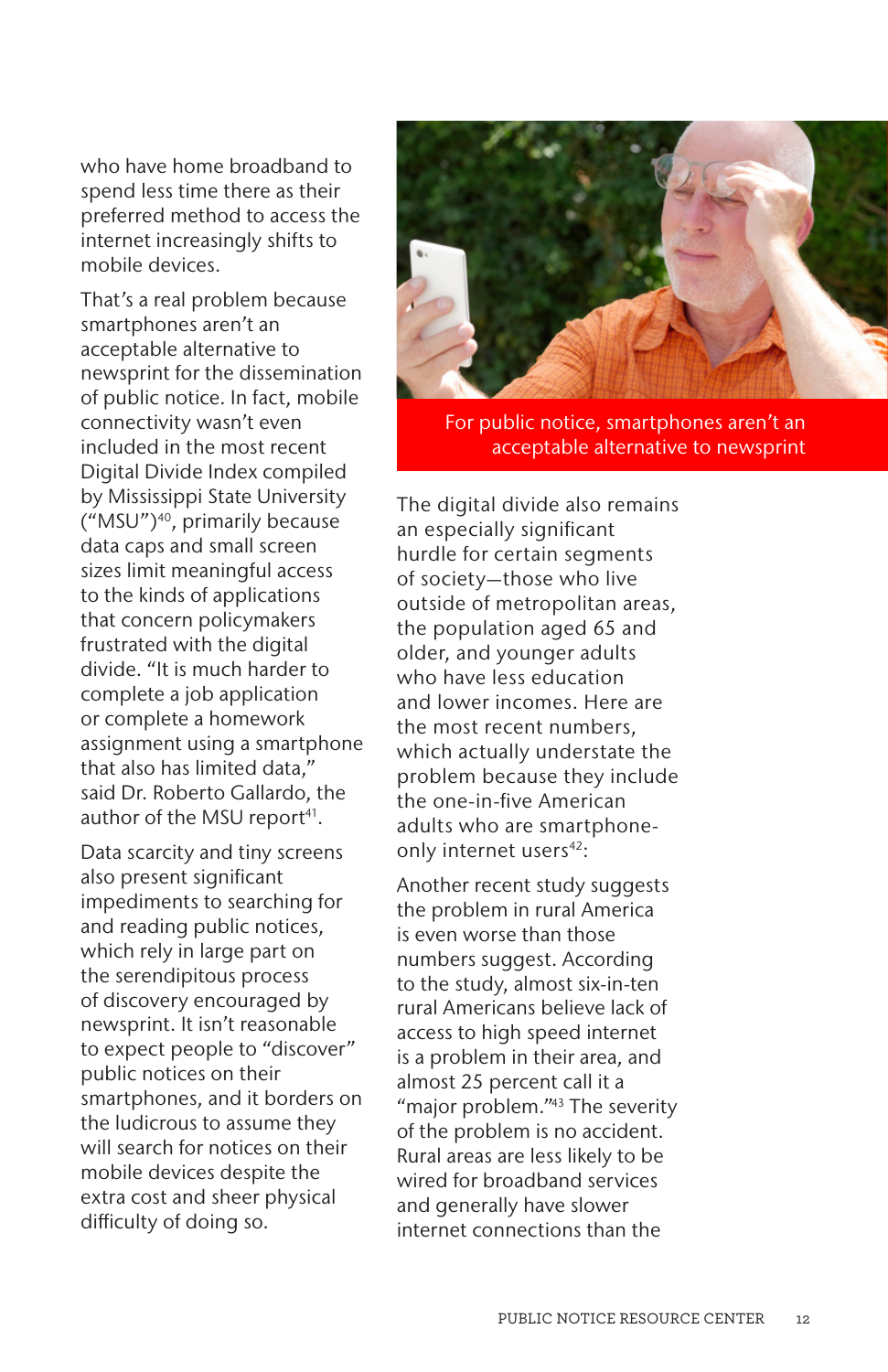

Moving public notice to government websites would be like hiring foxes to guard the henhouses

> rest of the country.<sup>44</sup> There are also fewer broadband providers operating in rural areas so consumers there tend to have limited options when subscribing to high-speed services.45

"(Internet access) is essentially the gateway for participation in the 21st century economy in the United States," said Phillip Berenbroick, senior policy counsel for the nonprofit Public Knowledge.<sup>46</sup> It is also a gateway to civic engagement; moving public notices exclusively to the internet would increase the barriers to community participation already faced by the mostvulnerable Americans.

#### Newspaper notice keeps foxes away from the henhouses

Why did our forefathers originally decide to enact public notice laws in the first place? After all, *they were* the government. Why didn't they just publish the information they considered vital for citizens to know and be done with it?

The answer is obvious: Because they knew it wasn't wise simply to trust those who work for the government—neither the living nor future generations—to always provide that information unless there was a legal sanction for failing to do so. They understood that men and women are fallible, and that public notice laws would be required to ensure that government officials act in a manner that serves the public and not their own interests.

As Ronald Reagan was fond of saying: "Trust, but verify."

Requiring independent, third-party newspapers with a financial and civic interest in ensuring that public notices run in accordance with the law was our legislative ancestors' way of verifying. Giving government officials the means to hide public notice information that may be embarrassing, or that simply doesn't suit their interests, is a surefire way to guarantee they're going to do it. It doesn't mean they're bad people; it's simply human nature to seek to avoid embarrassment or criticism.

The inescapable truth is there are too many ways for public officials to hide information on websites under their exclusive control. And removing newspapers from the public notice process would eliminate an important check on that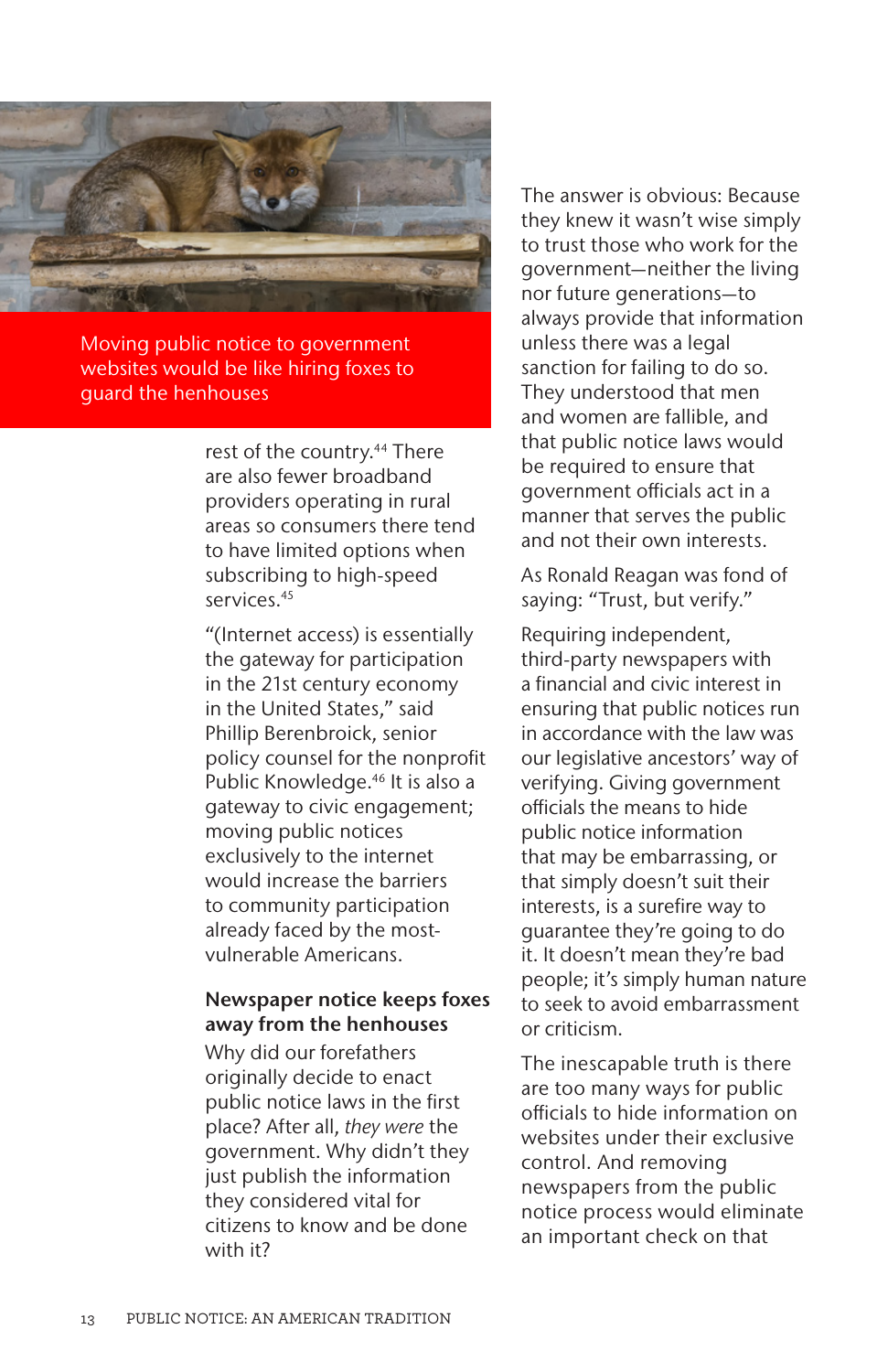tendency and exponentially increase the risk that vital civic matters will be hidden from the public.

Newspapers also routinely report on many of the notices they publish<sup>47</sup>. Moving those notices to government websites would increase the likelihood that reporters won't see them and that the public won't benefit from the increased exposure notices receive when the information they contain also appears in news stories.

### Verifying publication is difficult-to-impossible on the web

The adequacy of public notice is often challenged, especially when important civic matters or large sums of money are at stake. For instance, failure to run proper notice has recently resulted in foreclosure reversals, nullification of legislation<sup>48</sup> and regulations<sup>49</sup>, invalidation of zoning changes<sup>50</sup>, road waivers $51$  and election results $52$ , and threats to city budgets<sup>53</sup> and utility rate increases<sup>54</sup>. That's one of the fundamental reasons public notice statutes have always required newspaper publication: It provides a simple, fail-safe means to verify that notices were run in accordance with the law. Publication on the internet is still incapable of providing that assurance.

Digital notices are fraught with the potential for modification so they're less reliable than print

Notices rendered in ink in a newspaper cannot be altered once they are published. By contrast, notices that are digitally published are fraught with the potential for modification. Websites can be hacked and altered; government sites are especially vulnerable<sup>55</sup>. They can be taken off-line through normal service disruptions, extended power outages, denial-ofservice attacks<sup>56</sup> or ransomware demands<sup>57</sup>. Public notices on websites can even be fabricated to cover up the fact they were never published.

The distinction between the durability of paper and the impermanence of digital documents is clearly manifested in how they are treated as evidence in courts of law. Paper documents—including notices published in a newspaper are self-authenticating under federal<sup>58</sup> and state rules of evidence, so they can be admitted into evidence at trial without additional proof to support the claim the documents are legitimate. Digital documents require a much higher standard of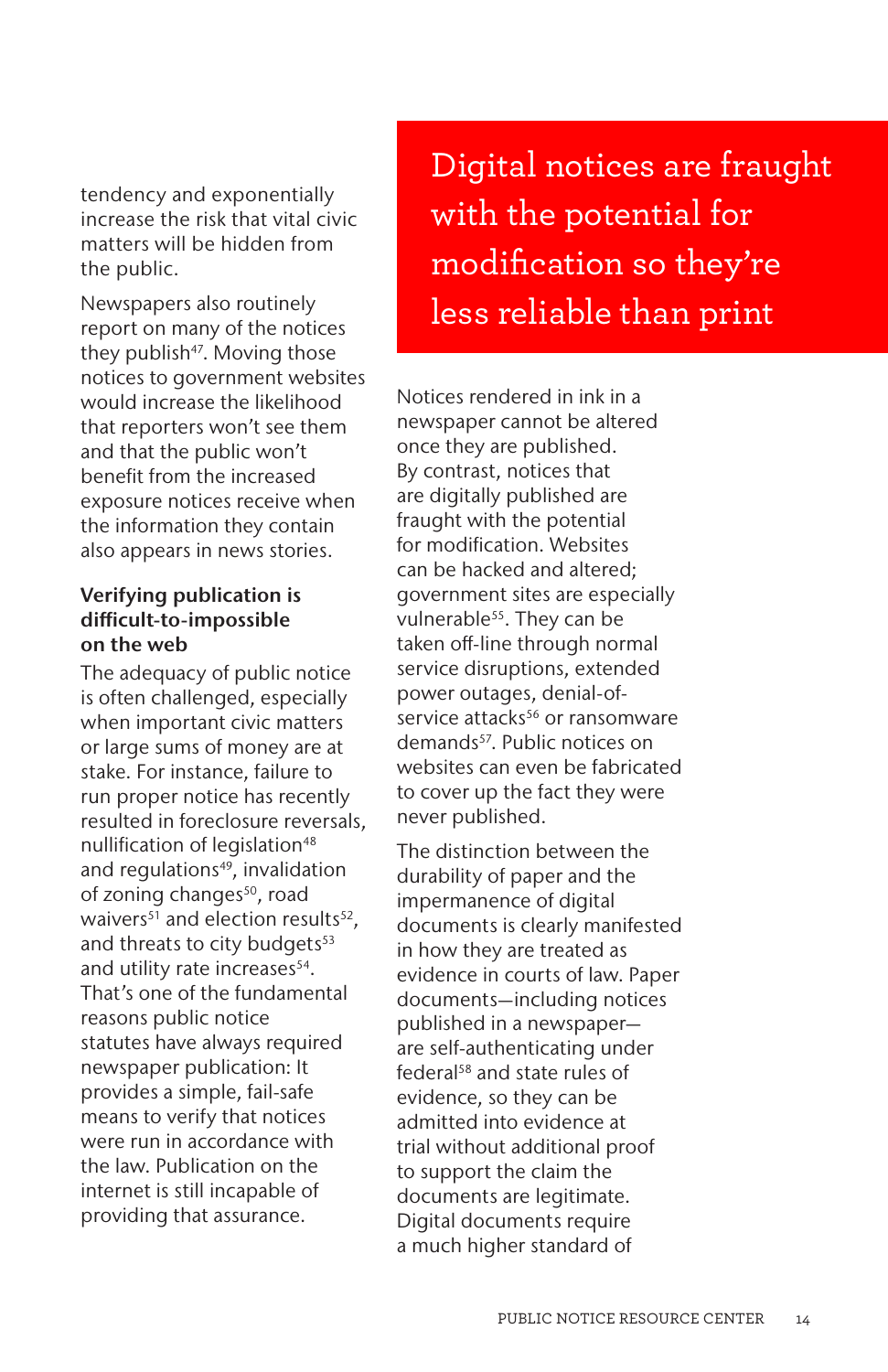proof<sup>59</sup>. Some courts have even "expressed deep skepticism about the underlying reliability of digital evidence and subjected it to far greater scrutiny than applied to nondigital evidence when deciding whether to admit."<sup>60</sup>

The shortcomings of digital notice are especially hazardous in the case of foreclosures, where due process concerns are heightened. Hundreds of court cases in non-judicial foreclosure states have recognized publication in a newspaper as valid service of process<sup>61</sup>, while no cases we are aware of have ever endowed publication of a foreclosure notice on a website with equal weight. Moreover, federal law controlling HUD loans requires notice be published in a newspaper. Publishing foreclosure notices exclusively on the internet has the potential to jeopardize the validity of the entire foreclosure process.

#### Governments aren't prepared to publish notice

There is ample evidence demonstrating that state and local governments simply can't be trusted with the exclusive responsibility to publish notices on their websites. In fact, we already have examples of government agencies that consistently fail

to publish electronic notices in jurisdictions where they are legislatively mandated to do so<sup>62</sup>, even though there's little incentive for anyone to track it. Moreover, many state and local bodies find it challenging even to publish the notices they're required to run in newspapers; there are multiple news reports every month about official meetings that must be rescheduled because newspaper notices weren't published, or because they were published too late or neglected vital information required by statute. The problem would be exponentially worse if newspapers—which have a civic and financial incentive to ensure that notices are run—were removed from the process.

Government websites also tend to be slow, insecure and difficult to navigate. A recent study found that "(s)tate governments clearly need to improve their websites to provide the public with easy and secure access to e-government services and information."63 The study assessed 400 U.S. state government websites and tested them for best practices relating to four different criteria. "Virtually every site—99 percent of all tested websites—failed at least one of the tests."64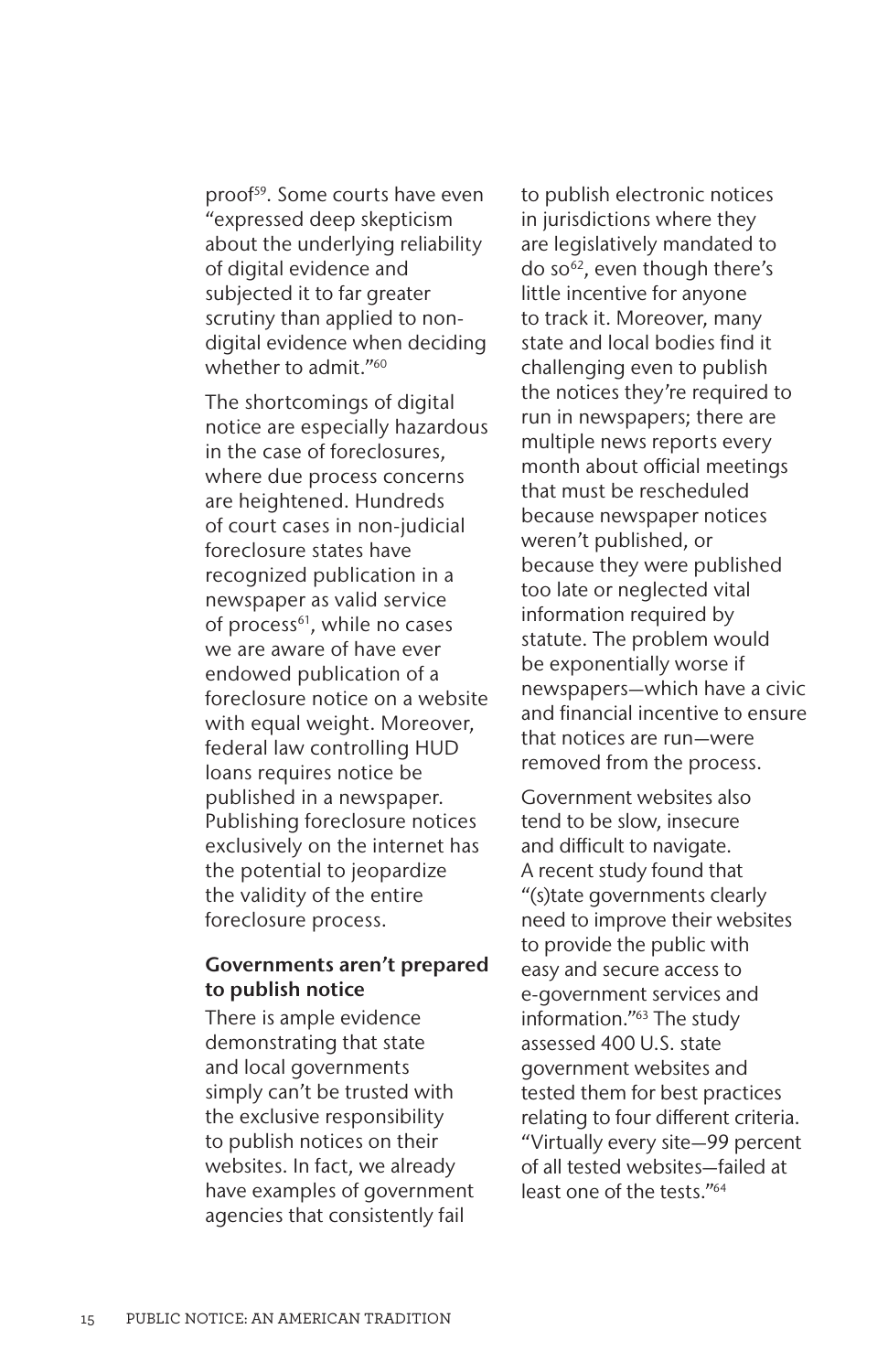Moving public notice to government websites would be another example of the state usurping matters better left to the private sector

As the study suggests, governments struggle with their websites; it's not their core competency. By contrast, the free market demands that newspapers operate their websites well; those that don't suffer financially. So making government the exclusive distributor of notice would represent another example of the state usurping matters better left to the private sector.

#### Website notices leave no historical trace

Newsprint properly preserved remains usable for decades:<sup>65</sup> stored on microfilm, old newspapers presumably can last for centuries.<sup>66</sup> The relative inviolability of newspapers has long been an essential element of their historical role as messengers of public notice; it helps to ensure published notices will be available for future use by the judicial system, researchers and historians.

The great majority of websites don't enjoy such longevity. Although digital documents are intrinsically capable of being preserved forever, a bare fraction survive for longer than a few years. "Digital data lasts forever, or five years, whichever comes first," said RAND Corporation computer scientist Jeff Rothenberg.67 "(O)ur digital documents are far more fragile than paper. In fact, the record of the entire present period of history is in jeopardy."68

Documents on government websites are especially vulnerable to evanescence. The problem is so acute independent researchers have convened conferences to address it.<sup>69</sup> "The internet is a terribly unstable way to keep information available," said a researcher who attended one of the conferences. "A huge number of references to websites no longer work."70 In fact, those reading this

- **66** Digital data lasts<br>forever, or five year forever, or five years, whichever comes first. **"**
	- —RAND Corporation Computer Scientist, Jeff Rothenberg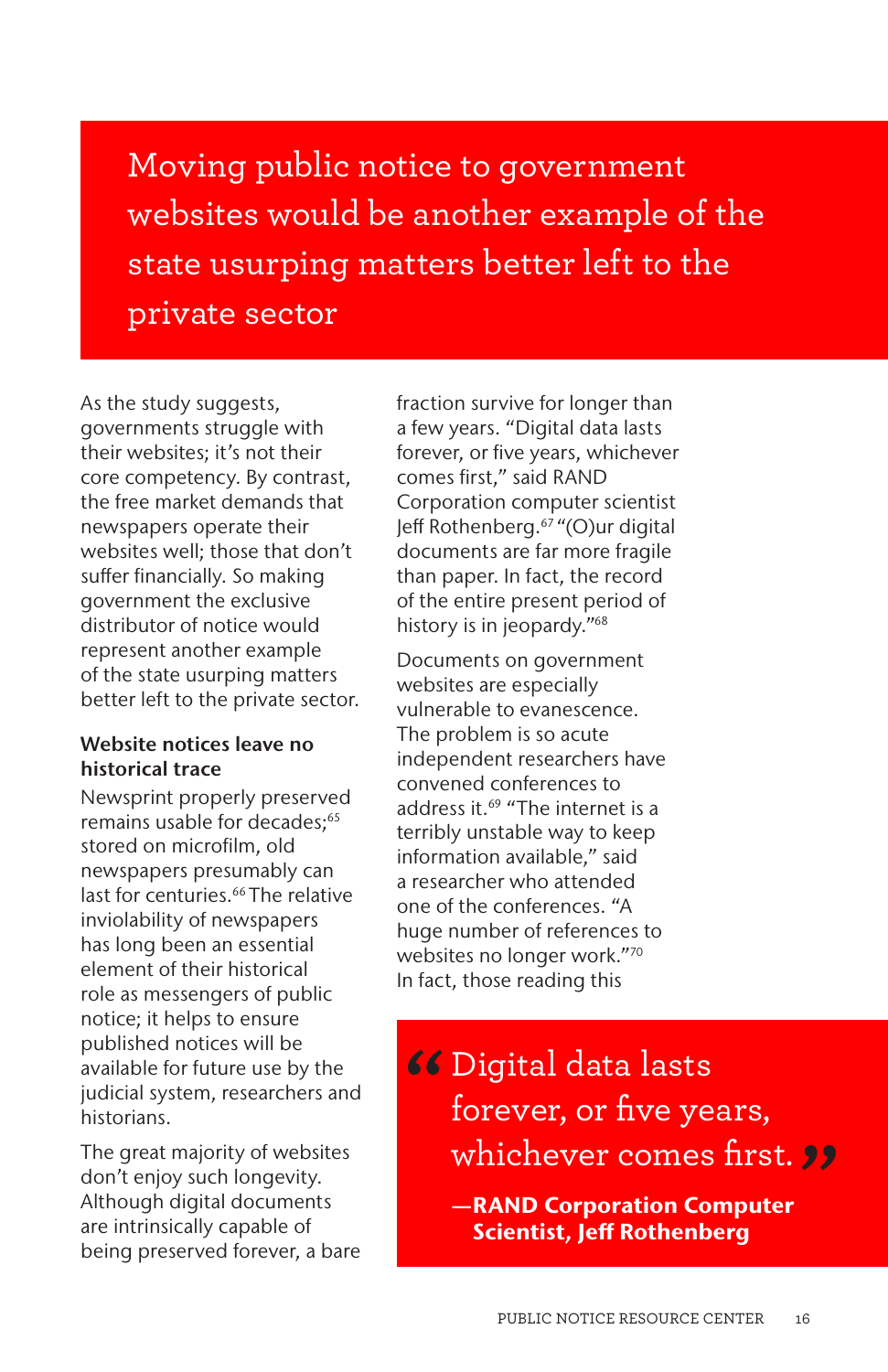Publishing accurate notices that people actually read entails substantial cost

> document in digital form two years or more after it was published will be likely to find that most of the website addresses included in the footnotes will be obsolete. Probably not this one<sup> $71$ </sup>, though.

### Publishing notices on the internet is "cheap" only if it's done poorly

Every time a bill moving public notice from newspapers to government websites is introduced, proponents make unsupported claims that the change would make public notice "free" or "cheap," or that it would "save money." Those claims are either ill-informed or disingenuous, because publishing notices—and doing it correctly—entails substantial cost. Newspapers spend time and money proofing the text of notices; working with clients who may not understand underlying statutory requirements; scheduling notices for publication; posting them on their websites; and issuing affidavits verifying their publication. They also expend resources on website security and data

backup, and on marketing to promote readership. Those recurring operational costs won't magically disappear if the notices were shifted to government websites.

Governmental units statutorily required for the first time to publish notices on their websites would also entail substantial front-end, capital expenses for software, website design and development, hiring and training personnel and, perhaps most significantly, marketing. After all, the public is accustomed to finding notices in their newspapers. Retraining citizens to look for them instead on government websites would only be inexpensive if public officials decided not to concern themselves with whether the notices are actually read.

The smaller the government body, the more painful those expenses would be. When New Jersey recently considered and rejected legislation that would have moved public notice from newspapers to government websites, the Republican mayor of a small town in the state explained why he opposed the measure. "This is a bill we did not ask for," said Nicolas Platt, mayor of Harding Township, population 3,83872. "We don't manage our web sites that well. It makes sense to rely on newspapers for the small amount we get charged for this service."73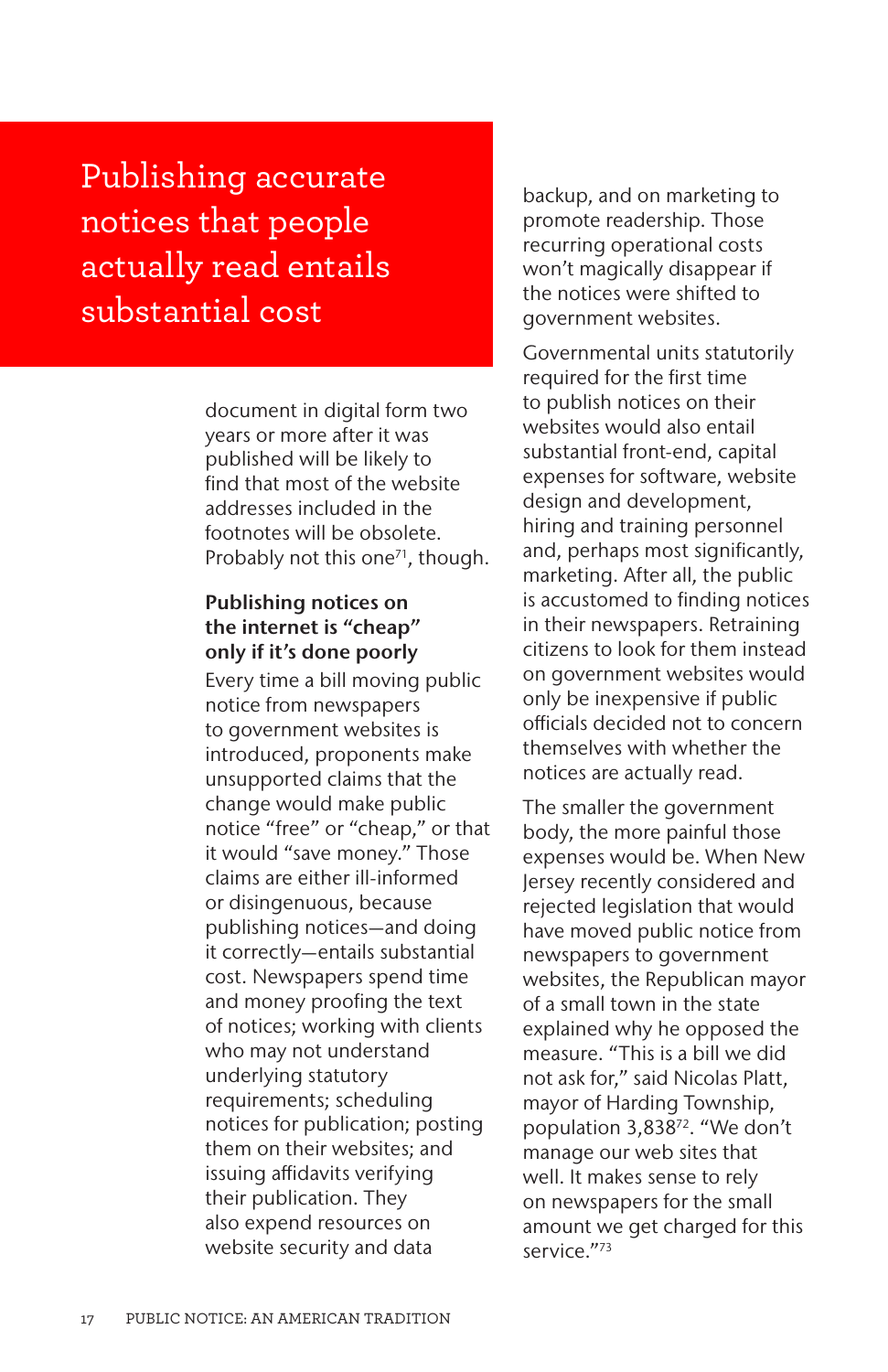### Proposals to eliminate newspaper notice focus on the wrong goals

Legislative or bureaucratic initiatives to move notices exclusively to government websites are never a response to grassroots, citizen input. In fact, as we previously noted, when the public is polled on the issue they state a preference for newspaper notice.

So called "e-notice" proposals are invariably prompted by elected officials, government employees or narrow corporate interests. The public policy arguments they make in support of the change are always revealing. It is *never* about increasing transparency in government. Elected officials generally cite cost or illexamined assumptions about the decline of newspapers and the inevitability of the internet. Government employees and corporate executives often speak in the language of efficiency—e.g., how it would be quicker and easier if they could post notices on their own websites rather than having to deal with newspapers.

For instance, here are some of the reasons cited by the Indiana Department of Environmental Management ("IDEM") in its recent proposal<sup>74</sup> to move notice of air proposals from newspapers to its own, infrequently visited<sup>75</sup> website: "E-notice is becoming a much more convenient, cost-effective, and expedient method of communicating important agency notices and actions than newspaper publications.

… IDEM anticipates that converting to e-notice as the primary method of public notice will enable permitting authorities to communicate permitting and other affected actions to the public more quickly and efficiently."

The IDEM proposal never once bothers to discuss whether the changes will lead to increases in government transparency or public participation in the permitting process. Nevertheless, it includes all of the arguments typical of those advanced by government employees in support of similar proposals in other states.

Government transparency, not bureaucratic efficiency, is the goal of public notice laws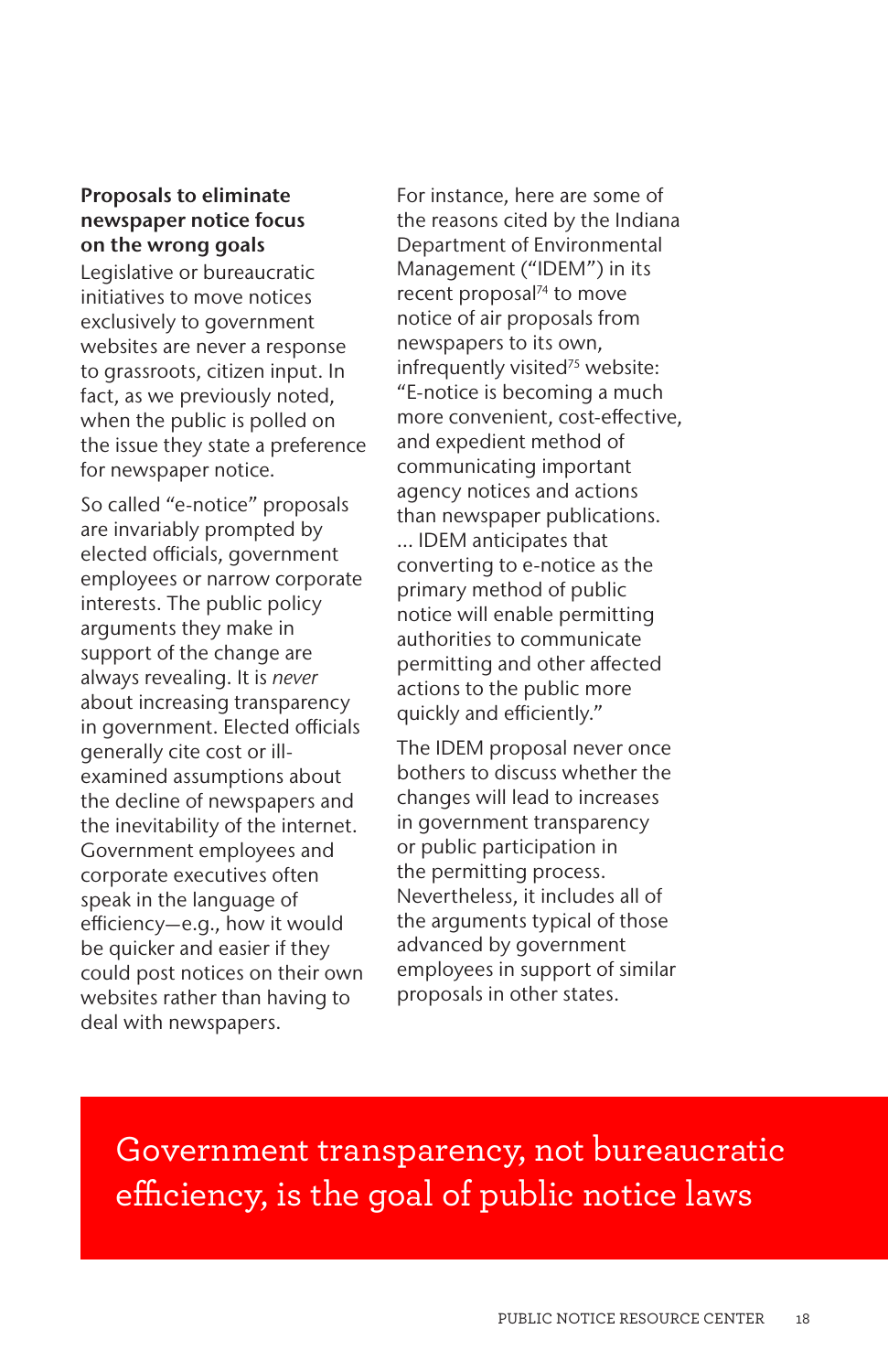## **Conclusion**

Newspapers in the U.S. have a long and rich tradition of serving the public by keeping government transparent and accountable. They have played a vital role in the development and sustenance of our democracy not only by reporting on community news and public affairs, but through their role as stewards of statutorily mandated public notice. Our forefathers selected newspapers for that role due to their accessibility and independence from the government, and because they provide a verifiable and archivable means of disseminating official announcements.

However, ill-considered assumptions and fascination with the internet have given rise to legislative proposals in which government websites serve that role instead of newspapers. These proposals make little sense when one considers that newspapers already publish public notices on their websites, and their websites are better and attract significantly more eyeballs than the sites operated by state and local governments. Moving notices to government websites would also eliminate them from the newsprint editions of local papers, which are inherently superior to websites for notifying citizens about official matters. Exclusive notice

via the internet would also disenfranchise residents of rural areas as well as our poorest and least educated citizens. Governments simply aren't prepared to be the exclusive publishers of official notice—a role that has been handled ably for decades by private-sector newspapers.

Lawmakers should be encouraged to enact statutes requiring governments to publish public notices on their websites, but as a supplement to—not a replacement for newspapers and their websites.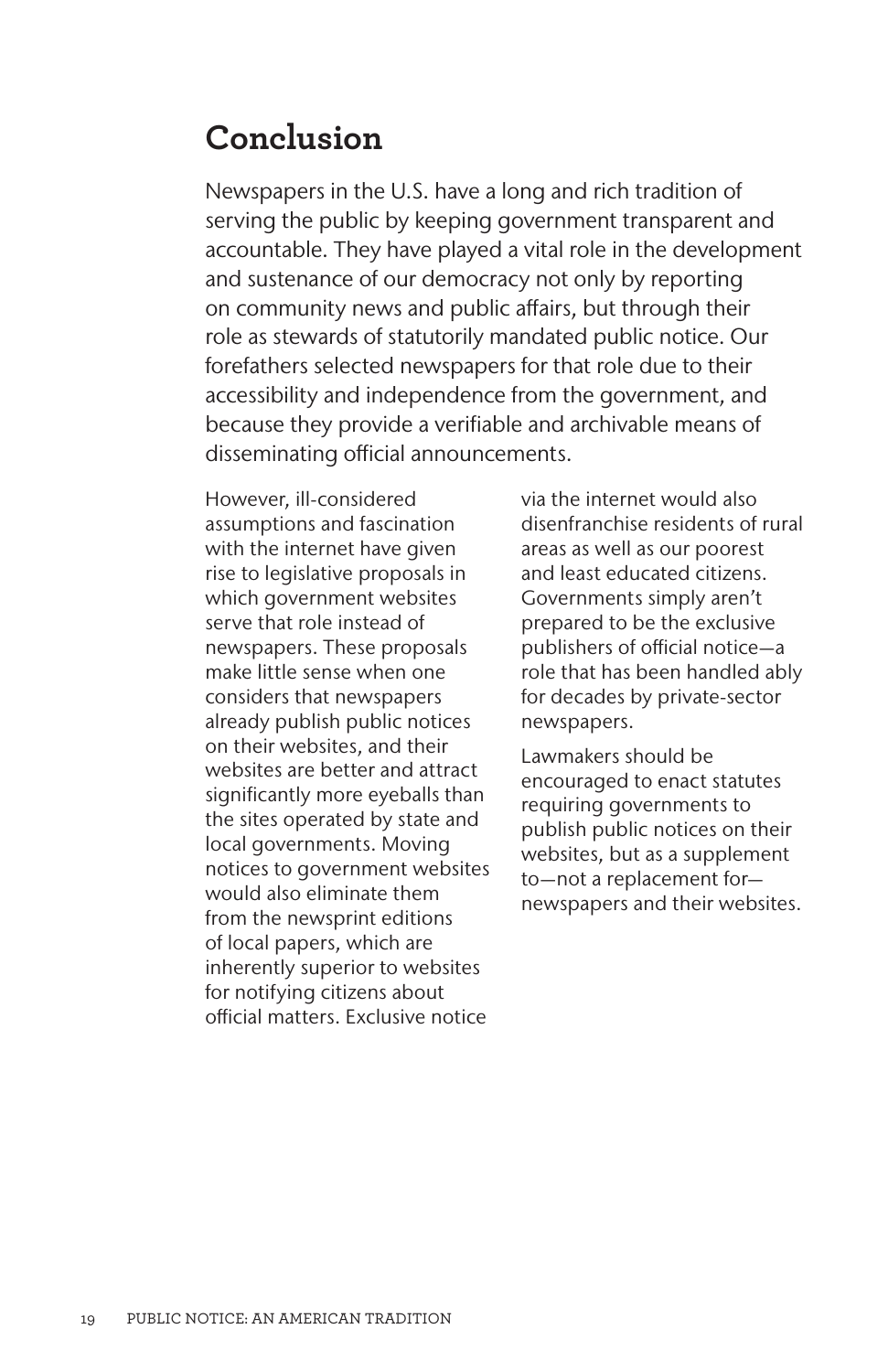## **Endnotes**

<sup>1</sup> They're also often called "legal ads" or "legals". We prefer the term "public notice," which conveys their scope and purpose more accurately, and avoids confusion with advertisements that promote legal services.

<sup>2</sup> Charles Allen, A Series of Articles on Public Notice (1947).

<sup>3</sup> See generally Shannon E. Martin, State Governments, Freedom of Information Laws and the World Wide Web at the Beginning of the 21st Century (on file with author).

<sup>4</sup> Ibid.

 $5$  Ibid.

<sup>6</sup> Shannon E. Martin, Newspapers, Official Advertisements, and the Intentions of Public Notice Laws, 5 N.J.J.Comm. 104, 106.

<sup>7</sup> Hyperlinked list of 42 statewide public notice websites, PNRC website, http://www.pnrc.net/find-a-notice/state-press-associations/

<sup>8</sup> State statutes requiring web posting of public notices, PNRC website, http://www.pnrc.net/subscribers/statutes-comparative-by-state/statutesrequiring-web-posting/

<sup>9</sup> See mypublicnotices.com and publicnoticeads.com

<sup>10</sup> Nielsen Scarborough USA study, 2016, https://www.nielsen.com/us/en/ insights/news/2016/newspapers-deliver-across-the-ages.html

<sup>11</sup> John B. Horrigan and Lee Rainie, "Connecting with Government or Government Data" (Pew Research Center), published April 21, 2015, http:// www.pewinternet.org/2015/04/21/connecting-with- government-orgovernment-data/.

<sup>12</sup> See Nielsen Scarborough study above

<sup>13</sup> Damian Radcliffe and Christopher Ali, "Small-market newspapers in the digital age," Tow Center for Digital Journalism, Columbia University, 2017, https://academiccommons.columbia.edu/catalog/ac:2rbnzs7h54

<sup>14</sup> Nielsen Scarborough 2014 Newspaper Penetration Report, Feb. 18, 2014, http://www.scarborough.com/reports/scarborough-newspaperpenetration-report.html

 $15$  Ibid.

<sup>16</sup> Shannon E. Martin, Newspapers, Official Advertisements, and the Intentions of Public Notice Laws, 5 N.J.J. Comm. 104, 106

<sup>17</sup> "Americans' Views on Open Government Data," Pew Research Center, April 21, 2015, http://www.pewInternet.org/2015/04/21/opengovernment-data/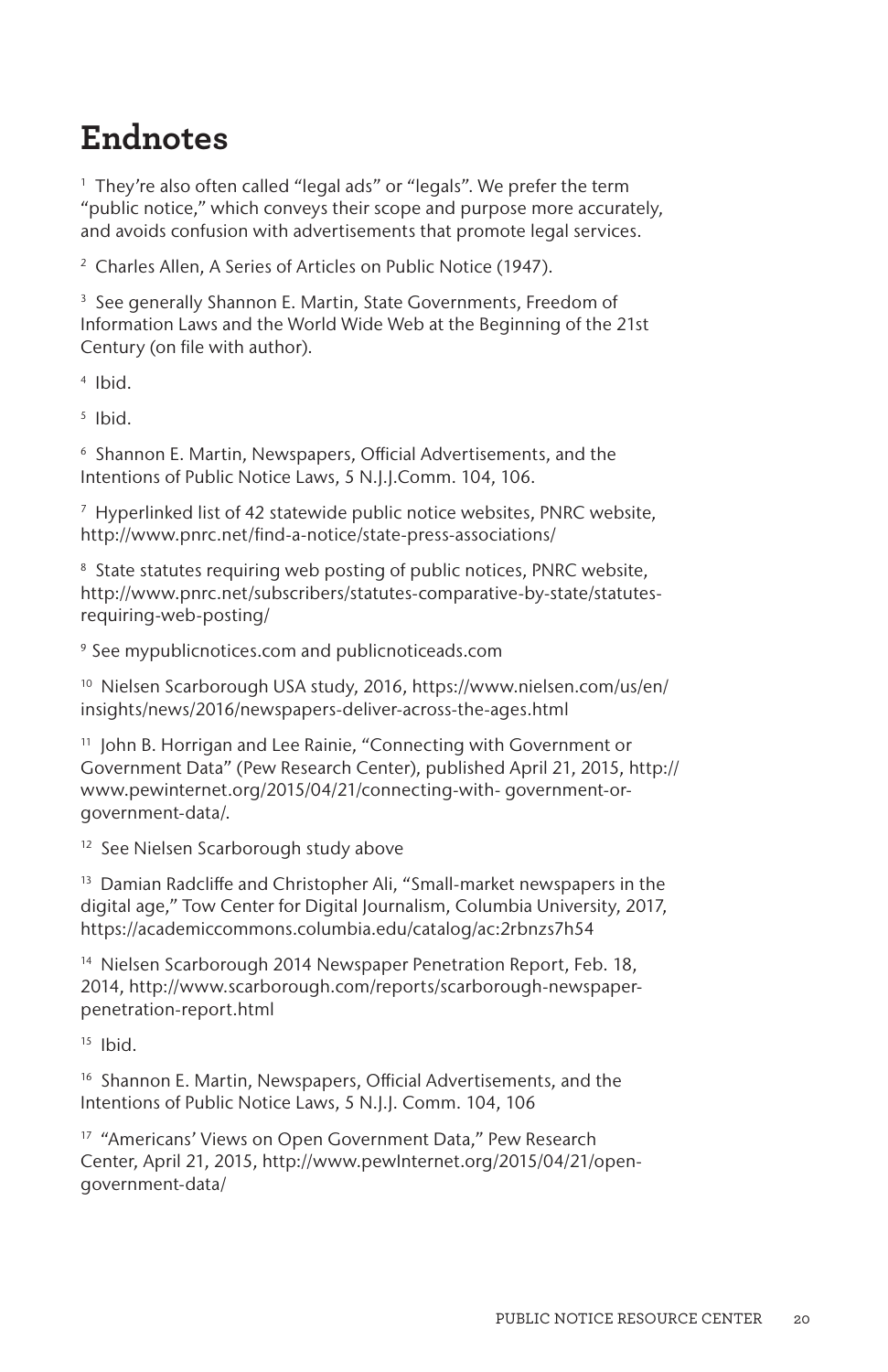<sup>18</sup> Jack Shafer, "Why Print News Still Rules," Politico Magazine, Sept. 10, 2016, https://www.politico.com/magazine/story/2016/09/newspapersprint-news-online-journalism-214238

<sup>19</sup> See, e.g., Mary Duan, "A 99-year-old Carmel woman fights to keep her home from Wells Fargo," Monterey County Weekly, Nov. 9, 2017, http:// www.montereycountyweekly.com/opinion/local\_spin/a--year-old-carmelwoman-fights-to-keep-her/article\_b087ef96-c4e3-11e7-a43c-4fcb78f80f09. html

<sup>20</sup> See Shafer above

<sup>21</sup> See e.g., Clickbait, Wikipedia, https://en.wikipedia.org/wiki/Clickbait

<sup>22</sup> Garrett Ellison, "Nestle bottled water plant upgrade driving more groundwater extraction," Grand Rapids Press, Oct. 31, 2016, http://www. mlive.com/news/index.ssf/2016/10/nestle\_groundwater\_pumping\_exp. html

<sup>23</sup> NPR.org, "Michigan OKs Nestlé Water Extraction, Despite 80K+ Public Comments Against It," April 3, 2018, https://www.npr.org/sections/ thetwo-way/2018/04/03/599207550/michigan-oks-nestl-water-extractiondespite-over-80k-public-comments-against-it

<sup>24</sup> "Public wasn't adequately notified of Nestle water request, says DEQ director," MLive.com, Dec. 5, 2016, https://www.mlive.com/news/index. ssf/2016/12/deq\_nestle\_grether\_public\_comm.html

<sup>25</sup> Letter from ADEO Director Teresa Marks to the National Park Service, Jan. 3, 2013, https://www.adeq.state.ar.us/downloads/WebDatabases/ PermitsOnline/NPDES/PermitInformation/ARG590001\_Letter to National Park Service\_20130103.pdf

 $26$  Ibid. pg. 2

<sup>27</sup> David Ramsey, "Hog farm near the Buffalo River stirs controversy," Arkansas Times, Aug. 15, 2013, https://www.arktimes.com/arkansas/hogfarm-near-buffalo-river-raises-concerns-for-watershed-and-community/ Content?oid=3013811

<sup>28</sup> Google search on "Buffalo National River lawsuits," https://www. google.com/search?as\_q=buffalo+national+river+lawsuits&as\_epq=&as\_ oq=&as\_eq=&as\_nlo=&as\_nhi=&lr=&cr=&as\_qdr=all&as\_sitesearch=&as\_ occt=any&safe=active&as\_filetype=&as\_rights=

<sup>29</sup> Website, Buffalo River Watershed Alliance, http://buffaloriveralliance.org/

<sup>30</sup> "Arkansas hog farm argues agency erred in decision process," Arkansas Democrat-Gazette, June 7, 2018, https://www.nwaonline.com/news/2018/ jun/07/c-h-says-air-permit-in-public-20180607/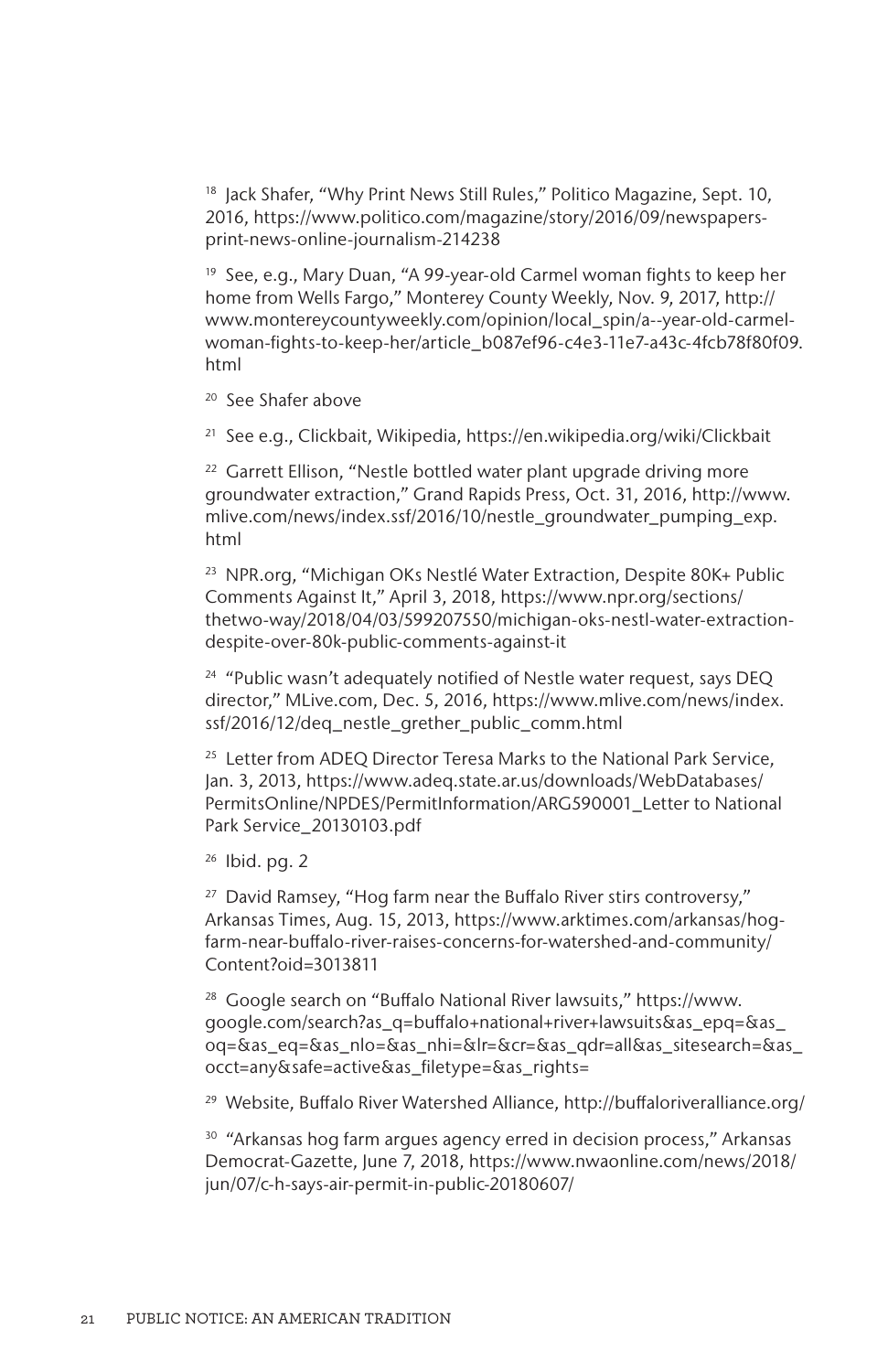<sup>31</sup> "How newspaper notice is supposed to work," Public Notice Resource Center, Aug. 29, 2018, https://www.pnrc.net/2018/08/29/how-newspapernotice-is-supposed-to-work/

<sup>32</sup> "The Secret Drug Pricing System Middlemen Use to Rake in Millions," Bloomberg News, Sept. 11, 2018, https://www.bloomberg.com/ graphics/2018-drug-spread-pricing/, and "Jail benefits from drug deal," Ottumwa Courier, Sept. 13, 2018, http://www.ottumwacourier.com/ news/jail-benefits-from-drug-deal/article\_944d1b5a-b6d5-11e8-98bd-37fedbba308d.html

<sup>33</sup> "Commissioner wants to ensure competitiveness, legality in bidding process," Ford County Reporter, Sept. 28, 2018, http://www.paxtonrecord. net/news/2018-09-28/commissioner-wants-ensure-competitivenesslegality-bidding-process.html

<sup>34</sup> "Drilling company pushes for more wells in NW New Mexico," Santa Fe New Mexican, Sept. 10, 2018, http://www.santafenewmexican.com/news/ local\_news/drilling-company-pushes-for-more-wells-in-nw-new-mexico/ article\_966a2783-5bd4-5d87-a1e8-31392db11d7b.html

<sup>35</sup> "Fire Truck Sale In Sandwich Creates Buzz," Sandwich Enterprise, Aug. 29, 2018, https://www.capenews.net/sandwich/news/fire-truck-sale-insandwich-creates-buzz/article\_8d48ca63-ff1a-5d83-97cf-6ed263a3d3f8. html

<sup>36</sup> Pulse of America Survey, Pulse Research, Feb. 2017, https://www.pnrc. net/wp-content/uploads/2017/10/2017-POA-National-Survey-Results.pdf

<sup>37</sup> "11% of Americans don't use the internet. Who are they?", Pew Research Center, March 5, 2018, http://www.pewresearch.org/fact-tank/2018/03/05/ some-americans-dont-use-the-internet-who-are-they/

<sup>38</sup> Ibid.

<sup>39</sup> Internet/Broadband Fact, Pew Research Center, 2018, http://www. pewinternet.org/fact-sheet/internet-broadband/

<sup>40</sup> Digital Divide Index 2015, Intelligent Community Institute, Mississippi State Univ., March, 2017, http://ici.msucares.com/sites/ici.msucares.com/ files/2015\_ddi.pdf

 $41$  Ibid., p. 4

<sup>42</sup> See "11% of Americans don't use the internet. Who are they?" above

<sup>43</sup> "About a quarter of rural Americans say access to high-speed internet is a major problem," Pew Research Center, Sept. 10, 2018, http://www. pewresearch.org/fact-tank/2018/09/10/about-a-quarter-of-rural-americanssay-access-to-high-speed-internet-is-a-major-problem/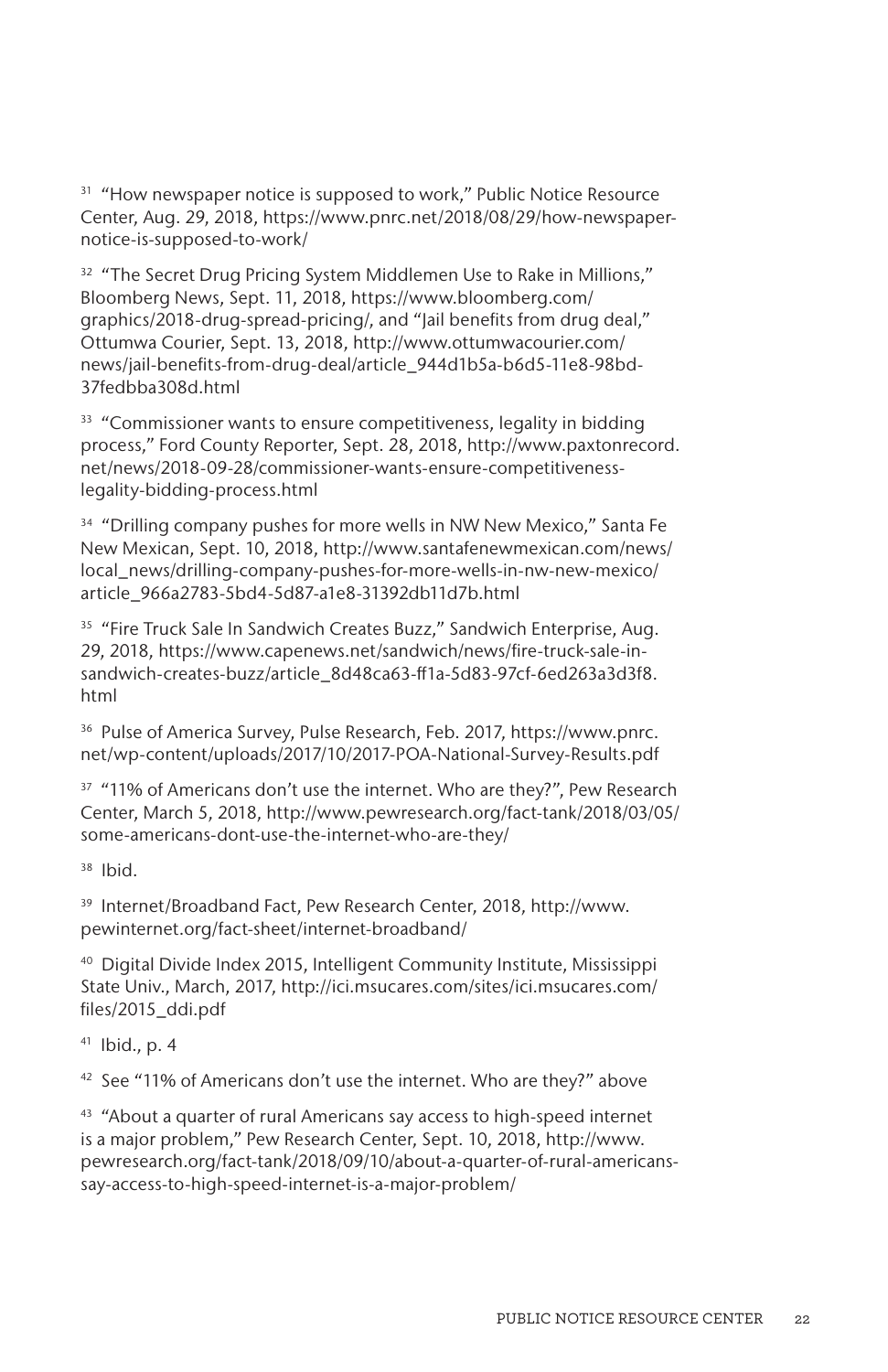<sup>44</sup> FCC 2018 Broadband Deployment Report, https://www.fcc.gov/ reports-research/reports/broadband-progress-reports/2018-broadbanddeployment-report

<sup>45</sup> Broadband Deployment and Broadband Competition, Brookings Institute, 2017, https://www.brookings.edu/blog/techtank/2017/03/15/ better-together-broadband-deployment-and-broadband-competition/

<sup>46</sup> "The harsh realities of living in Long Beach without the internet," Long Beach Press-Telegram, Nov. 2, 2017, https://www.presstelegram. com/2017/10/24/the-harsh-realities-of-living-in-long-beach-without-theinternet/

<sup>47</sup> Contest Winners, Public Notice Resource Center Annual Journalism Award, https://www.pnrc.net/contest/previous-winners/

<sup>48</sup> "Hempstead official: Errors mean legislation must be rewritten," Newsday, Oct. 25, 2017, https://www.newsday.com/long-island/politics/ hempstead-official-errors-mean-legislation-must-be-rewritten-1.14620240

<sup>49</sup> "DHS to appeal ban on formula; algorithm pared home-based care," Arkansas Democrat-Gazette, June 12, 2018, https://www.arkansasonline. com/news/2018/jun/12/dhs-to-appeal-ban-on-formula-20180612-1/

<sup>50</sup> "Lawsuit challenges Baltimore County rezoning decisions," Baltimore Sun, Oct. 2, 2016, https://www.baltimoresun.com/news/maryland/ baltimore-county/bs-md-co-zoning-challenge-20161002-story.html

<sup>51</sup> "Editorial: Hamburg's zoning subterfuge blocked," The Buffalo News, July 26, 2017, https://buffalonews.com/2017/07/06/editorial-hamburgszoning-subterfuge-blocked/

<sup>52</sup> "Boynton to conduct meeting to elect trustees," Muskogee Phoenix, May 24, 2017, http://www.muskogeephoenix.com/news/local\_news/ boynton-to-conduct-meeting-to-elect-trustees/article\_1a0e9bf5-d3c3- 57fe-b37a-d5692bb22a41.html

<sup>53</sup> "Daytona's historic oceanfront Bandshell getting \$1M overhaul," The Daytona Beach News-Journal, Nov. 15, 2017, http://www.newsjournalonline.com/news/20171115/daytonas-historic-oceanfront-bandshellgetting-1m-overhaul

<sup>54</sup> "AEP admits failing to publish notice of hearings on rate proposal, proposes additional hearing," Columbus Dispatch, Jan. 2, 2018, http:// www.dispatch.com/news/20180102/aep-admits-failing-to-publish-noticeof-hearings-on-rate-proposal-proposes-additional-hearing

<sup>55</sup> 2017 U.S. State and Federal Government Cybersecurity Report, Security Scorecard, Aug. 24, 2017, https://cdn2.hubspot.net/hubfs/533449/Images/ SecurityScorecard%202017%20Govt%20Cybersecurity%20Report.pdf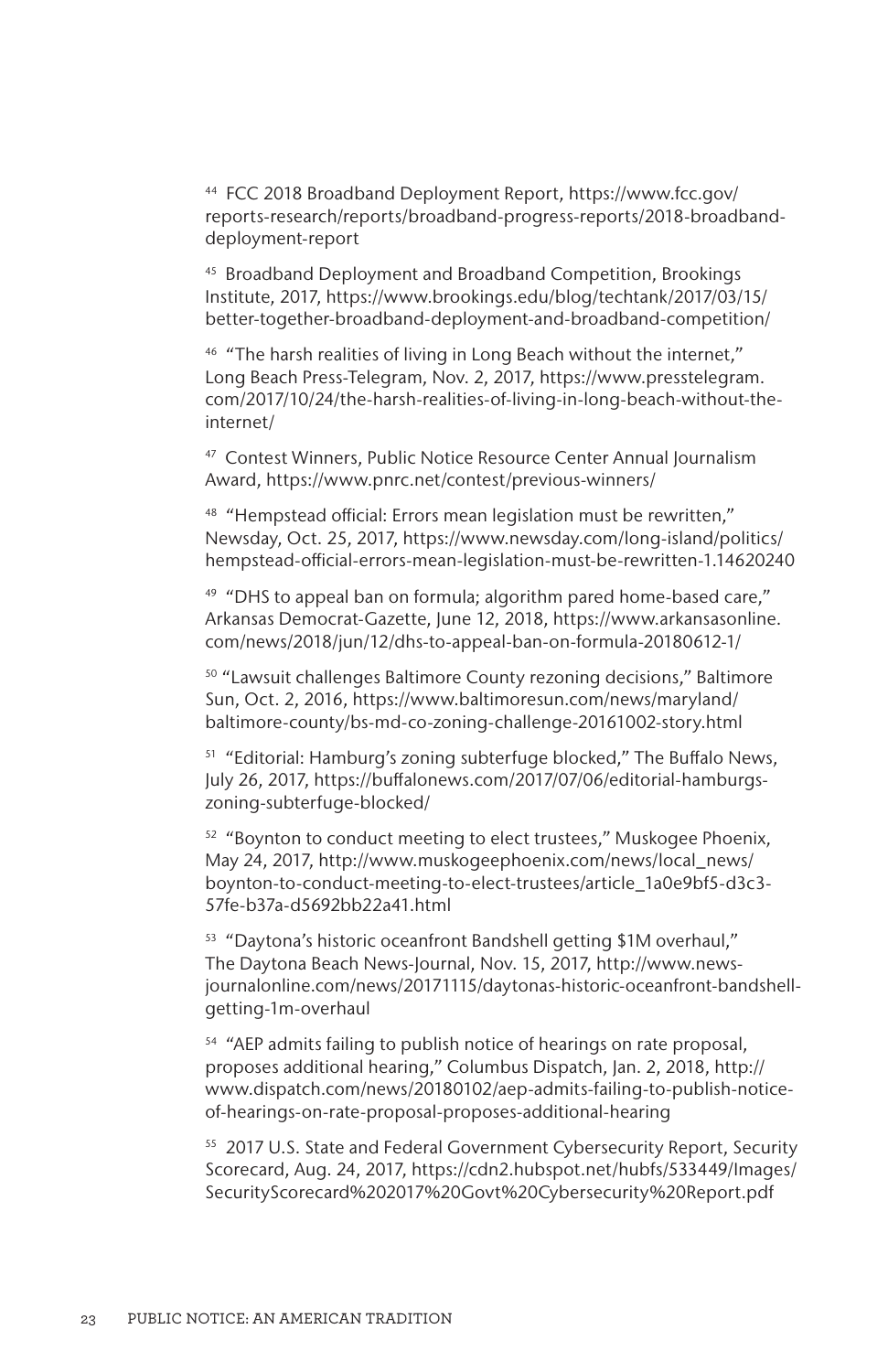<sup>56</sup> "Online Denial of Service Attacks Are a Growing Concern," Government Technology, March 19, 2017, http://www.govtech.com/blogs/lohrmannon-cybersecurity/online-denial-of-service-attacks-a-growing-concern.html

<sup>57</sup> "Ransom Demands and Frozen Computers: Hackers Hit Towns Across the U.S.," Wall Street Journal, June 24, 2018, https://www.wsj.com/articles/ ransom-demands-and-frozen-computers-hackers-hit-towns-across-theu-s-1529838001

<sup>58</sup> Federal Rules of Evidence, Article IX, Rule 902(6) https://www. rulesofevidence.org/article-ix/rule-902/

<sup>59</sup> Ibid., see Rule 902(14)

<sup>60</sup> U.S. District Judge Paul W. Grimm, "Authenticating Digital Evidence," GP Solo – American Bar Association, Vol. 31 No. 5, Sept./Oct. 2014, https:// www.americanbar.org/publications/gp\_solo/2014/september-october/ authenticating\_digital\_evidence.html

<sup>61</sup> Daniel Taylor, Esq., "When Can You Serve Someone via Publication in a Newspaper?", Feb. 3, 2015, Law and Daily Life, FindLaw, https://blogs. findlaw.com/law\_and\_life/2015/02/when-can-you-serve-someone-viapublication-in-a-newspaper.html

<sup>62</sup> "Open meetings laws broken by board considering ATVs on Antelope Island," Standard-Examiner, Nov. 26, 2017, https://www.standard.net/ lifestyle/recreation/open-meetings-laws-broken-by-board-consideringatvs-on-antelope/article\_43e4af6e-e30a-57e2-acba-b1c39bac491a.html

<sup>63</sup> Daniel Castro and Michael McLaughlin, "Benchmarking State Government Websites," Information Technology and Innovation Foundation, p. 3

<sup>64</sup> Ibid.

<sup>65</sup> Dava Aiken Tobey, "Preserving history: Here's how to keep that historic newspaper for years to come," New York Times Regional Newspapers, http://www.mnhs.org/preserve/conservation/reports/nytimes\_preserving. pdf

<sup>66</sup> Preservation Measures for Newspapers, Library of Congress, http:// www.loc.gov/preservation/care/newspap.html

<sup>67</sup> Jeff Rothenberg, "Ensuring the Longevity of Digital Documents," Scientific American, Jan. 1995 (Vol. 272, Number 1, pp. 42-7)

<sup>68</sup> Ibid., expanded version published Feb. 22, 1999, https://www.clir.org/ wp-content/uploads/sites/6/ensuring.pdf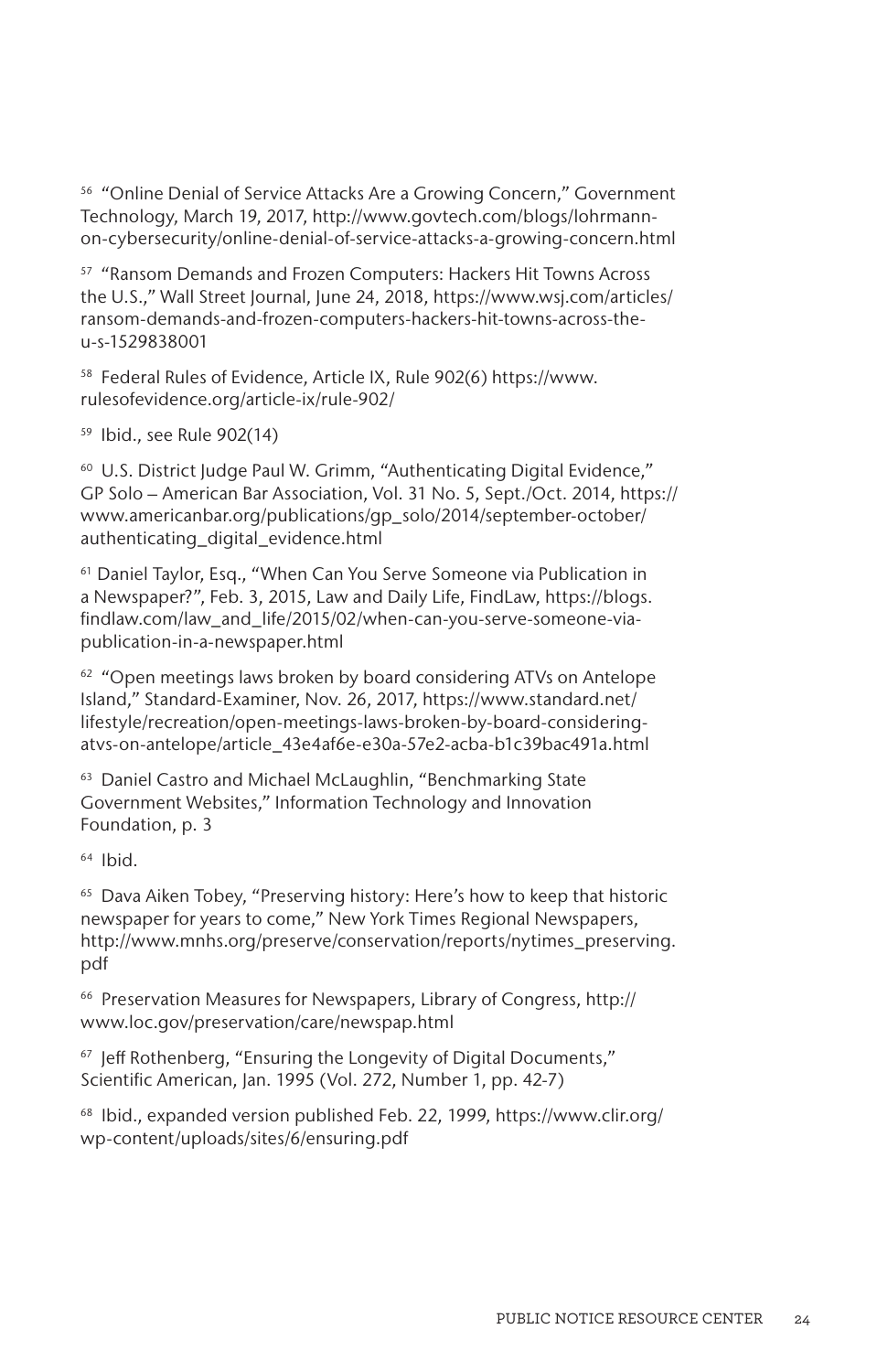<sup>69</sup> "Researchers rush to preserve environmental data they believe to be threatened by Trump," StateImpact Pennsylvania, Jan. 19, 2017, https:// stateimpact.npr.org/pennsylvania/2017/01/19/researchers-rush-topreserve-environmental-data-they-believe-to-be-threatened-by-trump/

<sup>70</sup> Ibid.

 $71$  "The growing problem of Internet 'link rot' and best practices for media and online publishers," Journalist's Resource, Oct. 9, 2015, https:// journalistsresource.org/studies/society/internet/website-linking-bestpractices-media-online-publishers

<sup>72</sup> 2010 U.S. Census, https://factfinder.census.gov/faces/tableservices/jsf/ pages/productview.xhtml?src=CF

 $73$  Tom Moran, "Christie & Dem bosses get public spanking they deserve," The Star-Ledger, Dec. 20, 2016, https://www.nj.com/opinion/index. ssf/2016/12/a\_stinging\_loss\_for\_a\_bitter\_governor\_--\_and\_hopef.html

 $74$  IDEM Proposal soliciting public comment concerning amendments to legal notice provisions for permits issued under the New Source Review (NSR) and Title V permit programs, Sept. 6, 2017, Indiana LSA Document #17-395, https://www.pnrc.net/wp-content/uploads/2017/11/Indiana-IDEM-Proposal.pdf

<sup>75</sup> Comment to IDEM Proposal, filed by Hoosier State Press Association, p. 1, October 6, 2017, https://www.pnrc.net/wp-content/uploads/2017/11/ HSPA\_IDEM\_Comments.pdf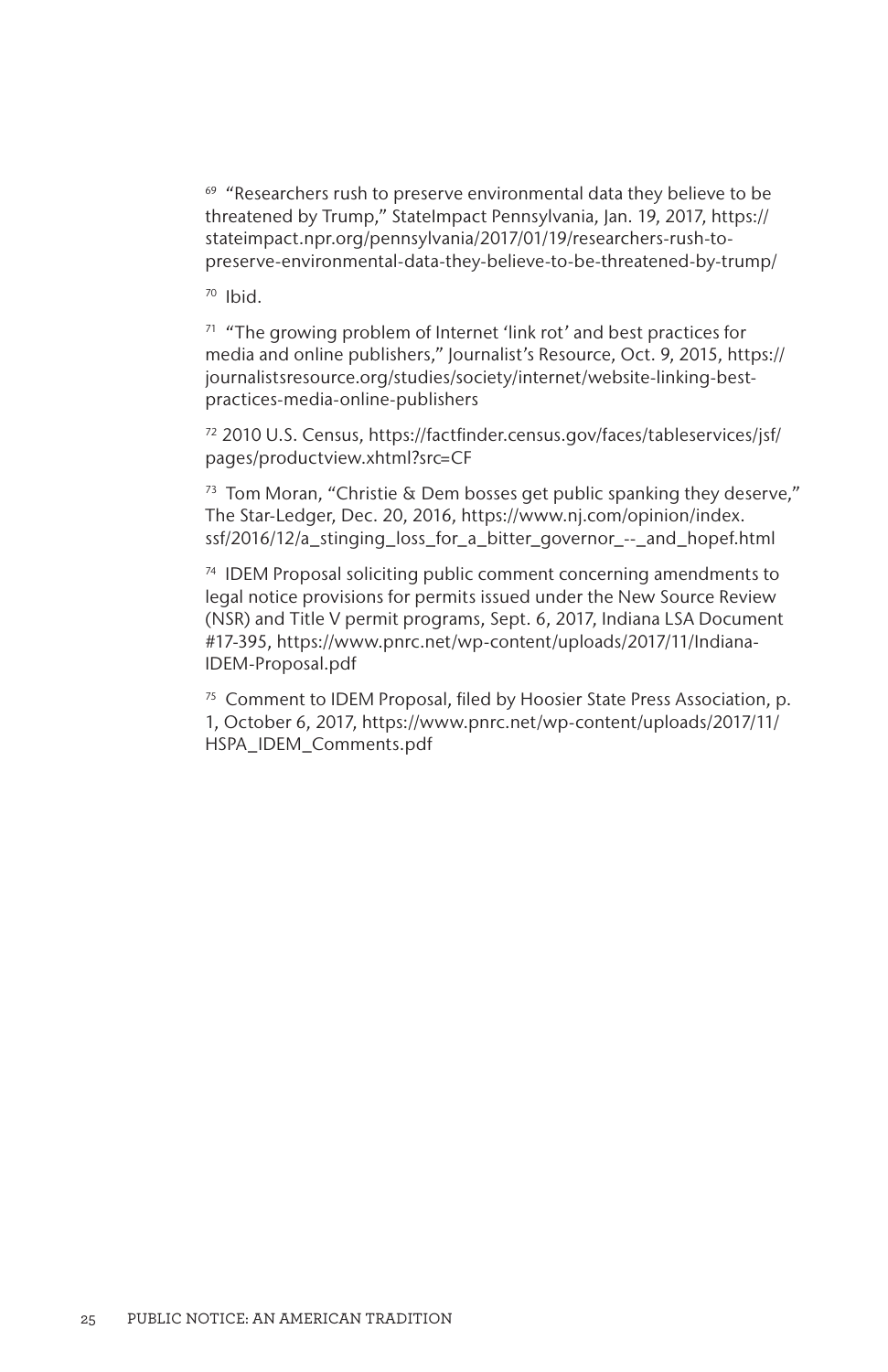## **Far More People Visit Newspaper Websites Than Government Sites**

| <b>Site</b>                          | <b>Average Monthly Visits</b> |
|--------------------------------------|-------------------------------|
| Anderson Herald Bulletin (Indiana)   | 329,419                       |
| City of Anderson                     | 43,791                        |
| Madison County                       | 9,312                         |
| Citizen Tribune (Tennessee)          | 247,343                       |
| City of Morristown                   | 9,829                         |
| Hamblen County                       | 9,265                         |
| Dallas Morning News (Texas)          | 11,650,000                    |
| City of Dallas                       | 460,307                       |
| <b>Dallas County</b>                 | 600,389                       |
| Detroit Free Press (Michigan)        | 13,850,000                    |
| City of Detroit                      | 328,728                       |
| <b>Wayne County</b>                  | 155,589                       |
| Daily Iberian (Louisiana)            | 96,362                        |
| City of New Iberia                   | 5,203                         |
| Iberia Parish                        | < 5,000                       |
| Houston Herald (Missouri weekly)     | 82,075                        |
| City of Houston                      | < 5,000                       |
| <b>Texas County</b>                  | 6,639                         |
| Omaha World-Herald (Nebraska)        | 3,253,000                     |
| City of Omaha                        | 113,847                       |
| Douglas County                       | 55,965                        |
| The Randolph Leader (Alabama weekly) | 25,725                        |
| City of Roanoke                      | < 5,000                       |
| Randolph County                      | < 5,000                       |
| Valdosta Daily Times (Georgia)       | 239,941                       |
| City of Valdosta                     | 26,543                        |
| Lowndes County                       | 33,157                        |
| Vicksburg Post (Mississippi)         | 130,406                       |
| City of Vicksburg                    | 8,118                         |
| <b>Warren County</b>                 | 6,677                         |

Monthly Visits data from SimilarWeb report produced Dec 2018, covering Sept-Nov 2018. Monthly Visits represent the monthly average of all visits to a website over that three-month period.